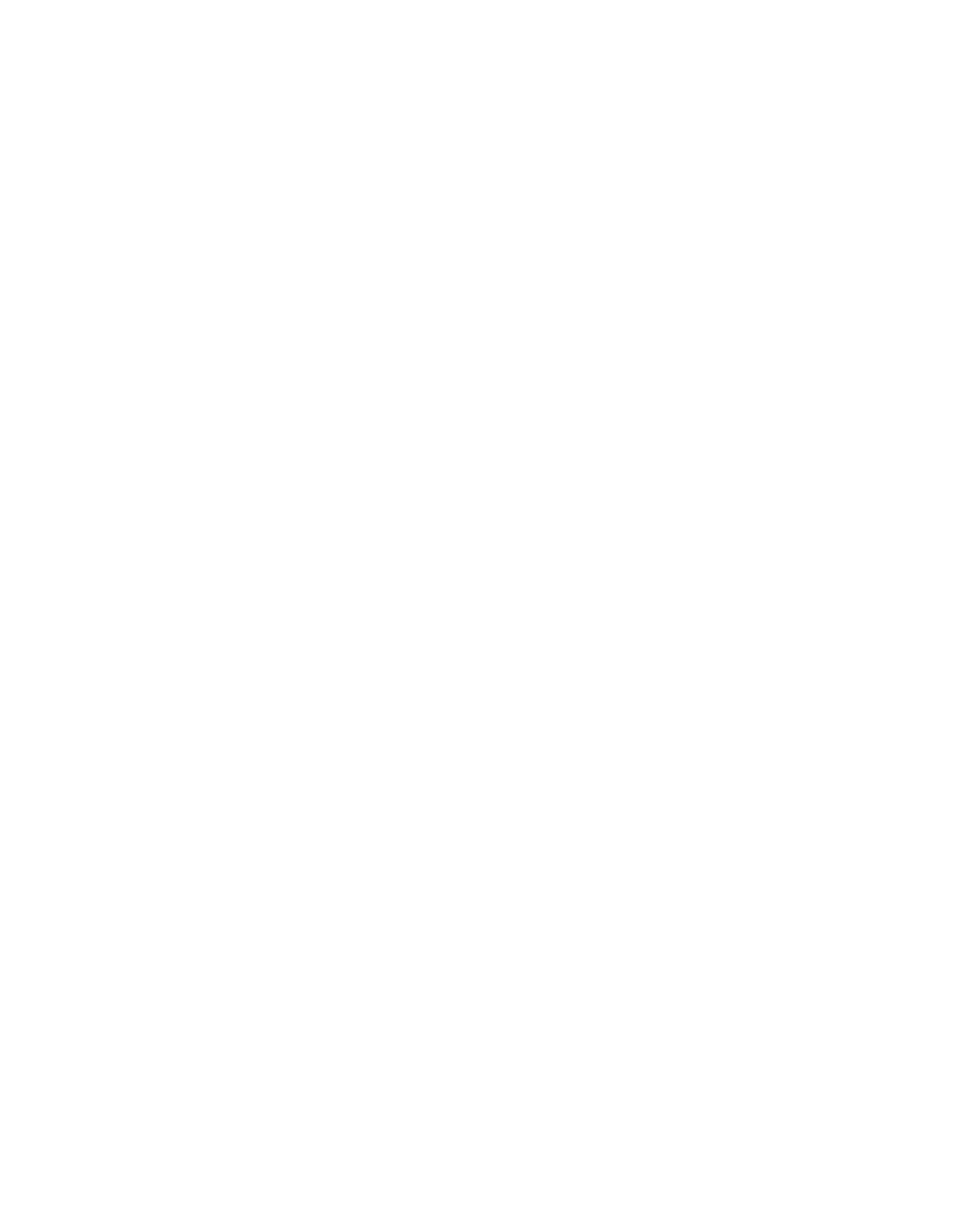### **TABLE OF CONTENTS**

| <b>ADDITIONAL INFORMATION ABOUT</b> |  |
|-------------------------------------|--|
|                                     |  |
|                                     |  |
|                                     |  |
|                                     |  |
|                                     |  |
|                                     |  |
|                                     |  |
|                                     |  |
|                                     |  |
|                                     |  |
|                                     |  |
|                                     |  |
|                                     |  |
|                                     |  |
|                                     |  |
|                                     |  |
|                                     |  |
|                                     |  |
|                                     |  |
|                                     |  |
|                                     |  |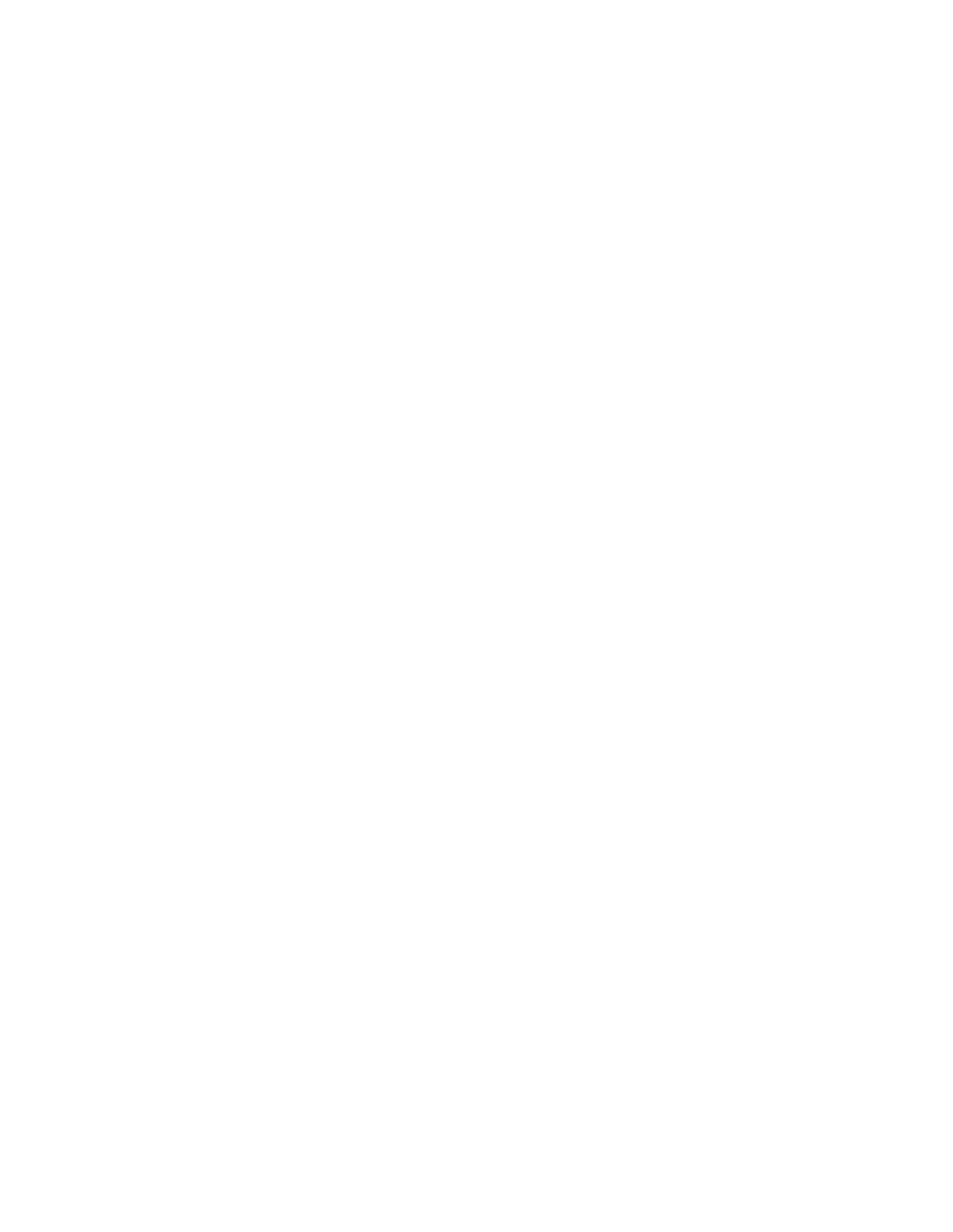### <span id="page-4-0"></span>**FUND SUMMARY**

<span id="page-4-1"></span>**Investment Objective:** The Fund's primary objective is capital appreciation with a secondary objective of providing income.

<span id="page-4-2"></span>**Fees and Expenses of the Fund:** This table describes the fees and expenses that you may pay if you buy, hold and sell shares of the Fund. You may pay other fees, such as brokerage commissions and other fees to financial intermediaries, which are not reflected in the tables and examples below. You may qualify for sales charge discounts on purchases of Class A shares if you and/or your family invest, or agree to invest in the future, at least \$25,000 in the Fund. More information about these and other discounts is available from your financial professional and in **How to Purchase Shares** on page 11 of this Prospectus and in **Purchase, Redemption and Pricing of Shares** 41 on page of the Statement of Additional Information.

| <b>Shareholder Fees</b><br>(fees paid directly from your investment)                | <b>Class A</b> | <b>Class I</b> |
|-------------------------------------------------------------------------------------|----------------|----------------|
| Maximum Sales Charge (Load) Imposed on Purchases                                    | 5.75%          | None           |
| (as a % of offering price)                                                          |                |                |
| Maximum Deferred Sales Charge (Load)                                                | None           | None           |
| Maximum Sales Charge (Load) Imposed                                                 | None           | None           |
| on Reinvested Dividends and other Distributions                                     |                |                |
| Redemption Fee                                                                      | None           | None           |
| <b>Annual Fund Operating Expenses</b>                                               |                |                |
| (expenses that you pay each year as a percentage of the value of your investment)   |                |                |
| <b>Management Fees</b>                                                              | 1.00%          | 1.00%          |
| Distribution and/or Service (12b-1) Fees                                            | 0.25%          | None           |
| Other Expenses                                                                      | 1.48%          | 1.48%          |
| Option Fees and Expenses <sup>(1)</sup>                                             | 0.31%          | 0.31%          |
| Remaining Other Expenses                                                            | 1.17%          | 1.17%          |
| Acquired Fund Fees and Expenses <sup>(2)</sup>                                      | $0.01\%$       | $0.01\%$       |
| <b>Total Annual Fund Operating Expenses</b>                                         | 2.74%          | 2.49%          |
| Fee Waiver and/or Expense Reimbursement <sup>(3)</sup>                              | $(0.92)\%$     | $(0.92)\%$     |
| Total Annual Fund Operating Expenses After Fee Waiver and/or Expenses Reimbursement | 1.82%          | 1.57%          |

(1) "Other Expenses" include the fee paid to the counterparty of the Fund's option ("Option"), which is the primary way the Fund seeks exposure to a certain commodity pool or pools. The Option is designed to replicate the aggregate return of the commodity pool(s) included in the Option. Option fees and expenses do not include any fees and expenses of the investment manager included in the Option. The Option's returns will be reduced and its losses increased by the costs associated with the Option, which are the fees and expenses deducted by the counterparty in the calculation of the returns of the Option, including the management and any sponsor fee. **These fees, which are not reflected in the Annual** Fund Operating Expenses table, are embedded in the return of the Option and represent an indirect cost of investing in the Fund. Generally, the management fees of the investment manager included in the Option is 2.00% of assets. The sponsor fee is 0.10%. Such fees are accrued daily within the Option and deducted from the Option's value daily.

- (2) Acquired Fund Fees and Expenses are the indirect costs of investing in other investment companies. The operating expenses in this fee table will not correlate to the expense ratio in the Fund's financial highlights because the financial statements include only the direct operating expenses incurred by the Fund.
- (3) Princeton Fund Advisors, LLC has contractually agreed to waive management fees and to make payments to limit Fund expenses, until at least May 31, 2022 so that the total annual operating expenses (exclusive of any (i) front-end or contingent deferred loads, (ii) brokerage fees and commissions, (iii) acquired fund fees and expenses, (iv) fees and expenses associated with investments including investments in other collective investment vehicles or derivative instruments (for example options fees and expenses); (v) borrowing costs (such as interest and dividend expense on securities sold short); (vi) taxes; and (vii) extraordinary expenses, such as litigation expenses (which may include indemnification of Fund officers and Trustees, contractual indemnification of Fund service providers (other than the Adviser))) do not exceed 1.50% and 1.25% of average daily net assets attributable to Class A and Class I shares, respectively. These fee waivers and expense reimbursements are subject to possible recoupment from the Fund in future years on a rolling three-year basis (within the three years after the end of fiscal year during which the fees were waived or reimbursed) if such recoupment can be achieved within the lesser of the foregoing expense limits at the time of waiver or reimbursement or the then-current expense limits at the time of recoupment. This agreement may be terminated only by the Fund's Board of Trustees, on 60 days written notice to Princeton Fund Advisors, LLC.

*Example:* This Example is intended to help you compare the cost of investing in the Fund with the cost of investing in other mutual funds.

The Example assumes that you invest \$10,000 in the Fund for the time periods indicated and then redeem all of your shares at the end of those periods. The Example also assumes that your investment has a 5% return each year and that the Fund's operating expenses remain the same. Although your actual costs may be higher or lower, based upon these assumptions your costs would be:

| <b>Class</b> | 1 Year | 3 Years | 5 Years | 10 Years |
|--------------|--------|---------|---------|----------|
| Class A      | \$749  | \$1,294 | \$1,864 | \$3,406  |
| Class I      | \$160  | \$688   | \$1,243 | \$2,757  |

*Portfolio Turnover:* The Fund pays transaction costs, such as commissions, when it buys and sells securities (or "turns over" its portfolio). A higher portfolio turnover may indicate higher transaction costs and may result in higher taxes when Fund shares are held in a taxable account. These costs, which are not reflected in annual fund operating expenses or in the Example, affect the Fund's performance. During the year ended December 31, 2020 the Fund's portfolio turnover rate was 0%.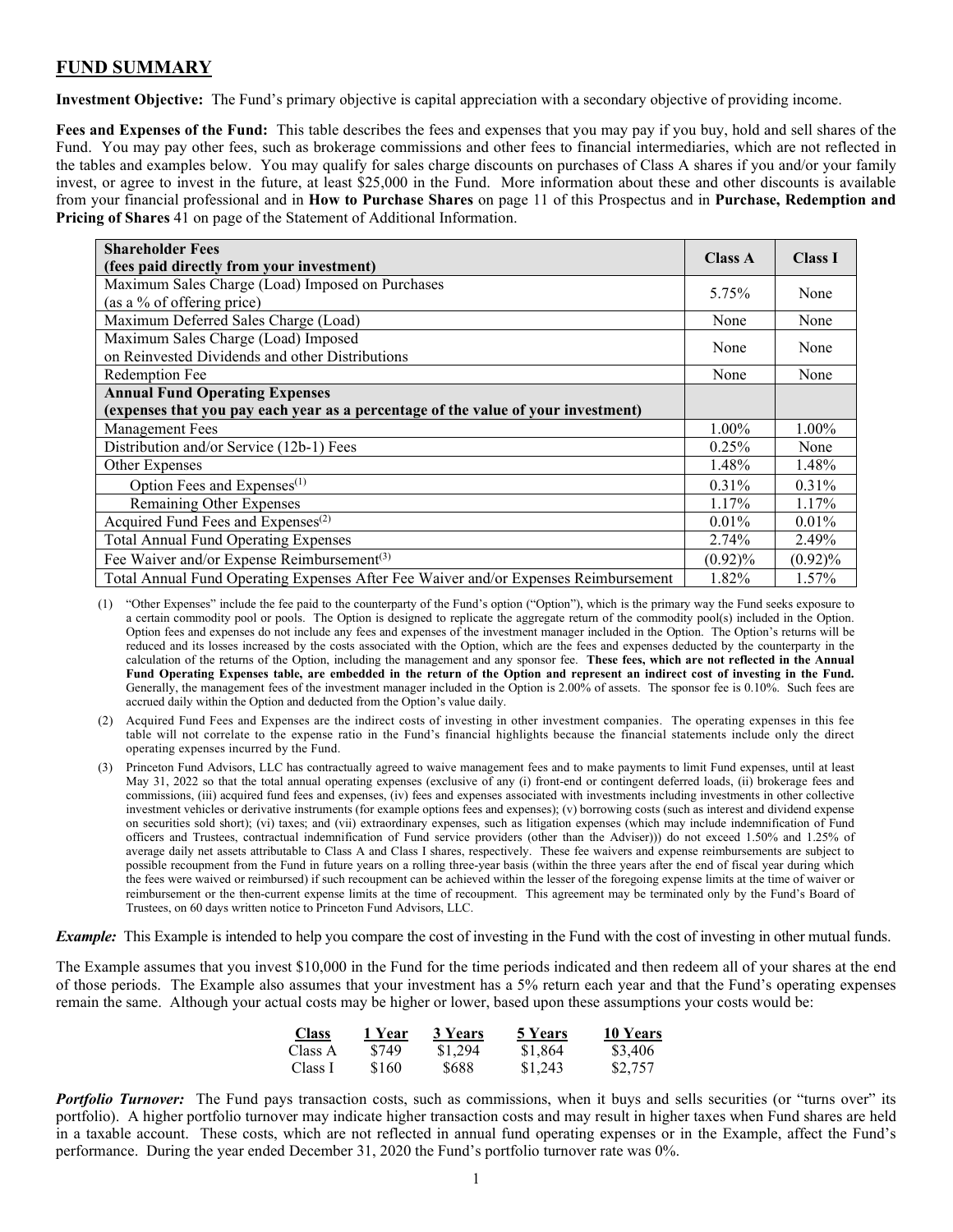#### <span id="page-5-0"></span>**Principal Investment Strategies:**

Under normal circumstances, the Fund will invest at least 80% of its net assets in treasury securities, treasury-related securities or derivatives that provide exposure to treasury securities and treasury money-market funds and exchange-traded funds ("ETFs"). The Fund seeks to achieve its investment objectives primarily through exposure to long and short futures contracts on longer-term US Treasury securities (securities with maturities of 6 years or longer). The Fund may achieve such exposure to US Treasury futures by investing in a commodity pool that invests in such futures contracts or by entering into a swap or option with a counterparty on the returns of the commodity pool. The Fund may invest up to 25% of its total assets in commodity pools.

The Fund's exposure to long and short US Treasury futures seeks to replicate the returns of the Long/Short US Treasuries Index (the "Index") created by ProfitScore Capital Management, Inc. ("ProfitScore"). The Index is determined by a directional trading strategy created by ProfitScore which seeks to predict the daily direction of the value of US Treasury markets. The strategy consists of independent models which each analyze different data streams to predict the direction of US Treasury markets. Each model produces a daily positive, negative or neutral signal. The signals from each model are weighted and aggregated to determine a daily positive, negative or neutral signal for the overall model. If the signal is positive, the Fund will have exposure to long US Treasury futures. If the signal is negative, the Fund will have exposure to short US Treasury futures. If the signal is neutral, the Fund will allocate to cash and cash equivalents. While the Fund's exposure to US Treasury futures is based upon the strategy utilized by the Index, the Fund itself is not an index fund.

The Fund also allocates a portion of its assets to fixed income securities for the purpose of generating income. The Fund may invest directly or indirectly in fixed income securities of any maturity. Such fixed income investments will be rated investment grade by Standard & Poor's or Moody's at the time the investment is made. The Fund may invest directly in U.S. Treasury bonds. The Fund may also invest in exchange traded funds ("ETFs"), money market funds or open end mutual funds, including affiliated mutual funds (collectively, "Underlying Funds") whose principal investment strategy is to invest primarily in investment grade fixed income securities of U.S. issuers of any size, including smaller issuers. To the extent the Fund invests in any affiliated Underlying Funds, it will waive its advisory fee with respect to the portion of the Fund that is invested in any such affiliated fund.

The adviser will consider a variety of factors in determining whether to sell a fixed income investment: changes in market condition, changes in credit quality, changes in prospects for alternative investment possibilities or return opportunities for other fixed income instruments, current return expectation of such security, any changes in interest rates, liquidity of the security, and cash needs of the Fund. If a fixed income investment is downgraded after purchase the adviser may, but is not obligated to, dispose of such investment.

The Fund may engage in frequent trading in executing its principal investment strategies. The Fund is "non-diversified" for purposes of the Investment Company Act of 1940, as amended (the "1940 Act"), which means that the Fund may invest in fewer securities at any one time than a diversified fund.

#### <span id="page-5-1"></span>Principal Investment Risks: As with all mutual funds, there is the risk that you could lose money through your investment in the Fund. The Fund is not intended to be a complete investment program. An investment in the Fund is not a deposit and is not *guaranteed by the FDIC or any other government agency.*

The following risks may apply to the Fund's investments:

- *Credit Risk:* There is a risk that issuers and counterparties will not make payments on securities and other investments held by the Fund, resulting in losses to the Fund. In addition, the credit quality of securities held by the Fund may be lowered if an issuer's financial condition changes.
- *Fixed Income Risk:* The Fund may invest directly in fixed income securities, or indirectly through ETFs, money market funds, or mutual funds which invest primarily in fixed income securities. The value of the Fund's investments in fixed income securities, whether via direct investment or through Underlying Funds, will fluctuate with changes in interest rates. Typically, a rise in interest rates causes a decline in the value of fixed income securities. Other risk factors include credit risk (the debtor may default), extension risk (an issuer may exercise its right to repay principal on a fixed rate obligation held by the Fund later than expected), and prepayment risk (the debtor may pay its obligation early, reducing the amount of interest payments). These risks could affect the value of a particular investment by the Fund, possibly causing the Fund's share price and total return to be reduced and fluctuate more than other types of investments.
- *Futures Risk:* The Fund's exposure to futures involves risks different from, or possibly greater than, the risks associated with investing directly in securities and other traditional investments. These risks include (i) leverage risk (ii) risk of mispricing or improper valuation; and (iii) the risk that changes in the value of the futures contract may not correlate perfectly with the underlying index. Investments in futures involve leverage, which means a small percentage of assets invested in futures can have a disproportionately large impact on the Fund. This risk could cause the Fund to lose more than the principal amount invested. Futures contracts may become mispriced or improperly valued when compared to the adviser's expectation and may not produce the desired investment results. Additionally, changes in the value of futures contracts may not track or correlate perfectly with the underlying index because of temporary, or even long-term, supply and demand imbalances.
- *Management Risk:* The adviser's judgments about the long-term returns the Fund may generate through its principal investment strategy may prove to be incorrect and may not produce the desired results. Additionally, the adviser's judgments about the allocation of Fund's assets between the principal investment strategy and potential performance of each may also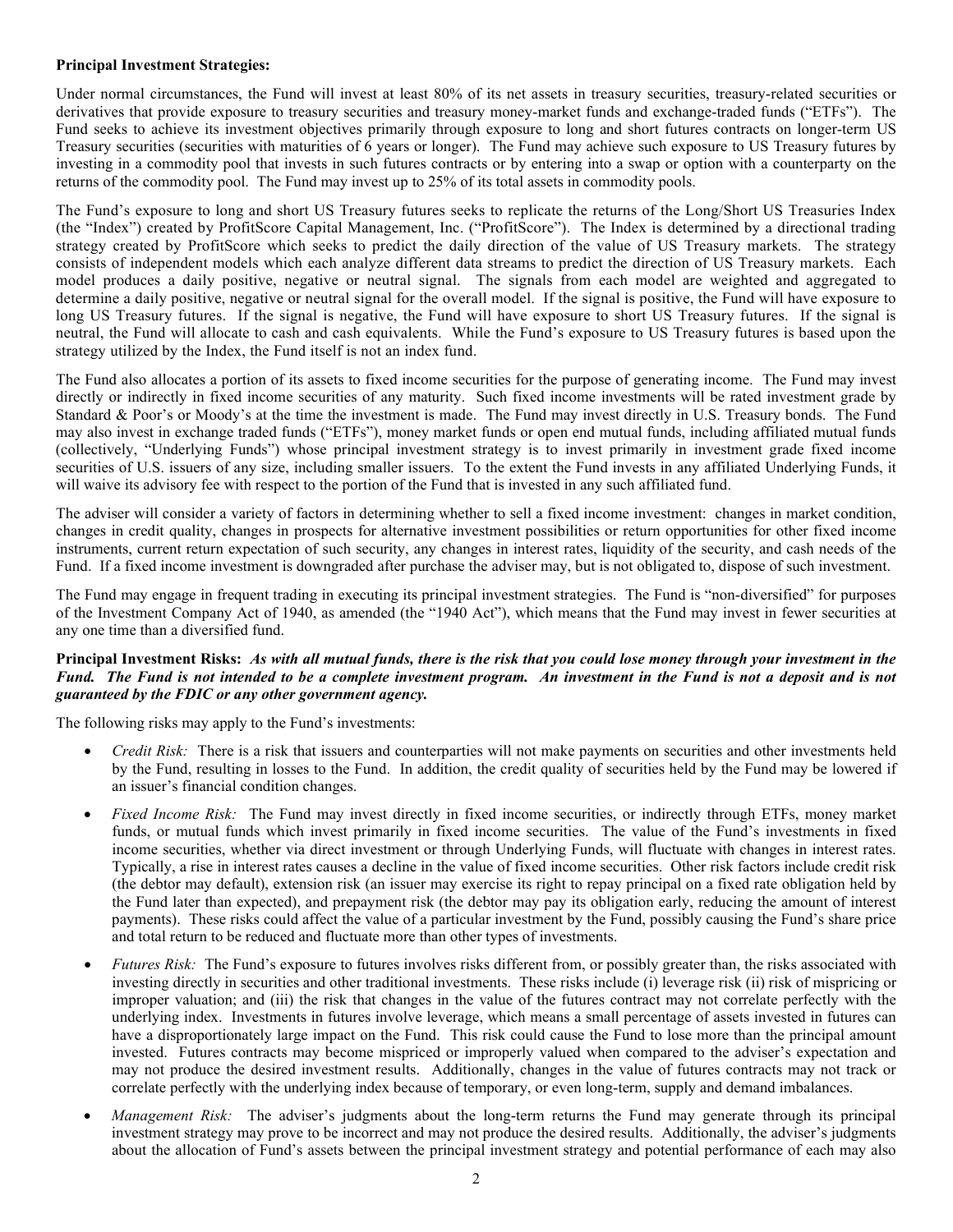prove incorrect and may not produce the desired results. The Fund may also experience losses in a negative equity market, and such losses may be amplified if the Fund's strategy is not successful. The Fund's principal investment strategy may not achieve its intended results and could negatively impact the Fund.

- *Market Volatility Risk:* Overall fixed income, and derivatives market risks may affect the value of the Fund. While the Fund is not designed to be correlated with the markets in general, dramatic or abrupt volatility within the market would negatively impact the Fund's strategy. Factors such as domestic economic growth and market conditions, interest rate levels, and political events affect the securities and derivatives markets. When the value of the Fund goes down, your investment in the Fund decreases in value and you could lose money.
- *Market and Geopolitical Risk:* The increasing interconnectivity between global economies and financial markets increases the likelihood that events or conditions in one region or financial market may adversely impact issuers in a different country, region or financial market. Securities in the Fund may underperform due to inflation (or expectations for inflation), interest rates, global demand for particular products or resources, natural disasters, pandemics, epidemics, terrorism, regulatory events and governmental or quasi-governmental actions. The occurrence of global events similar to those in recent years, such as terrorist attacks around the world, natural disasters, social and political discord or debt crises and downgrades, among others, may result in market volatility and may have long term effects on both the U.S. and global financial markets. It is difficult to predict when similar events affecting the U.S. or global financial markets may occur, the effects that such events may have and the duration of those effects. Any such event(s) could have a significant adverse impact on the value and risk profile of the Fund. The current novel coronavirus (COVID-19) global pandemic and the aggressive responses taken by many governments, including closing borders, restricting international and domestic travel, and the imposition of prolonged quarantines or similar restrictions, as well as the forced or voluntary closure of, or operational changes to, many retail and other businesses, has had negative impacts, and in many cases severe negative impacts, on markets worldwide. It is not known how long such impacts, or any future impacts of other significant events described above, will or would last, but there could be a prolonged period of global economic slowdown, which may impact your investment. Therefore, the Fund could lose money over short periods due to short-term market movements and over longer periods during more prolonged market downturns. During a general market downturn, multiple asset classes may be negatively affected. Changes in market conditions and interest rates can have the same impact on all types of securities and instruments. In times of severe market disruptions, you could lose your entire investment.
- *Model Risk:* Like all quantitative analysis, ProfitScore's directional trading model used to create the Index carries a risk that it might be based on one or more incorrect assumptions. The model may not accurately predict the direction of the value of US Treasuries. Rapidly changing and unforeseen market dynamics could also lead to a decrease in the effectiveness of the model. No assurance can be given that the Fund will be successful under all or any market conditions.
- *Non-Correlation Risk:* The Fund is not designed to participate in or be correlated to overall movements of the markets; therefore the Fund may not benefit from positive equity or fixed income markets, or experience the same type of positive returns as some other funds in a positive equity or fixed income market environment.
- *Non-Diversification Risk:* As a non-diversified fund, the Fund may invest more than 5% of its total assets in the securities of one or more issuers. The Fund's performance may be more sensitive to any single economic, business, political or regulatory occurrence than the value of shares of a diversified investment company.
- *Options Risk:* There are risks associated with the sale and purchase of call and put options. As the buyer of a put or call option, the Fund risks losing the entire premium invested in the option if the Fund does not exercise the option. Options may also present valuation risk, meaning they may be difficult to value.
- *Swap Risk:* The Fund may use swaps to enhance returns. The Fund's use of swaps involves risks different from, or possibly greater than, the risks associated with investing directly in securities and other traditional investments. These risks include (i) the risk that the counterparty to a derivative transaction may not fulfill its contractual obligations; (ii) risk of mispricing or improper valuation; and (iii) the risk that changes in the value of the derivative may not correlate perfectly with the underlying asset, rate or index.
- *Underlying Funds Risk:* The Fund may invest in ETFs, money market funds, or mutual funds that invest primarily in fixed income securities (the "Underlying Funds"). Underlying Funds are subject to investment advisory and other expenses, which will be indirectly paid by the Fund. As a result, the cost of investing in the Fund will be higher than the cost of investing directly in an Underlying Fund and may be higher than other mutual funds that only invest directly in stocks and bonds. Underlying Funds in which the Fund may invest may be subject to different risks, investment strategies and policies than those of the Fund. In addition, Underlying Funds, due to the nature of their investments, may present valuation risk, meaning that they may be difficult to value.

<span id="page-6-0"></span>**Performance:** The bar chart and performance table below show the variability of the Fund's returns, which is some indication of the risks of investing in the Fund. The bar chart shows performance of the Fund's Class I shares for the full calendar year since the Fund's inception. Returns for Class A shares, which are not presented in the bar chart, would vary from the returns for Class I shares. The performance table compares the performance of the Fund's Class I shares over time to the performance of a broad-based securities market index. **You should be aware that the Fund's past performance (before and after taxes) may not be an indication of how the Fund will perform in the future.** Updated performance information for the Fund will be available at no cost by visiting [www.princetontreasuryfund.com](http://www.princetontreasuryfund.com/) or by calling 1-888-868-9501.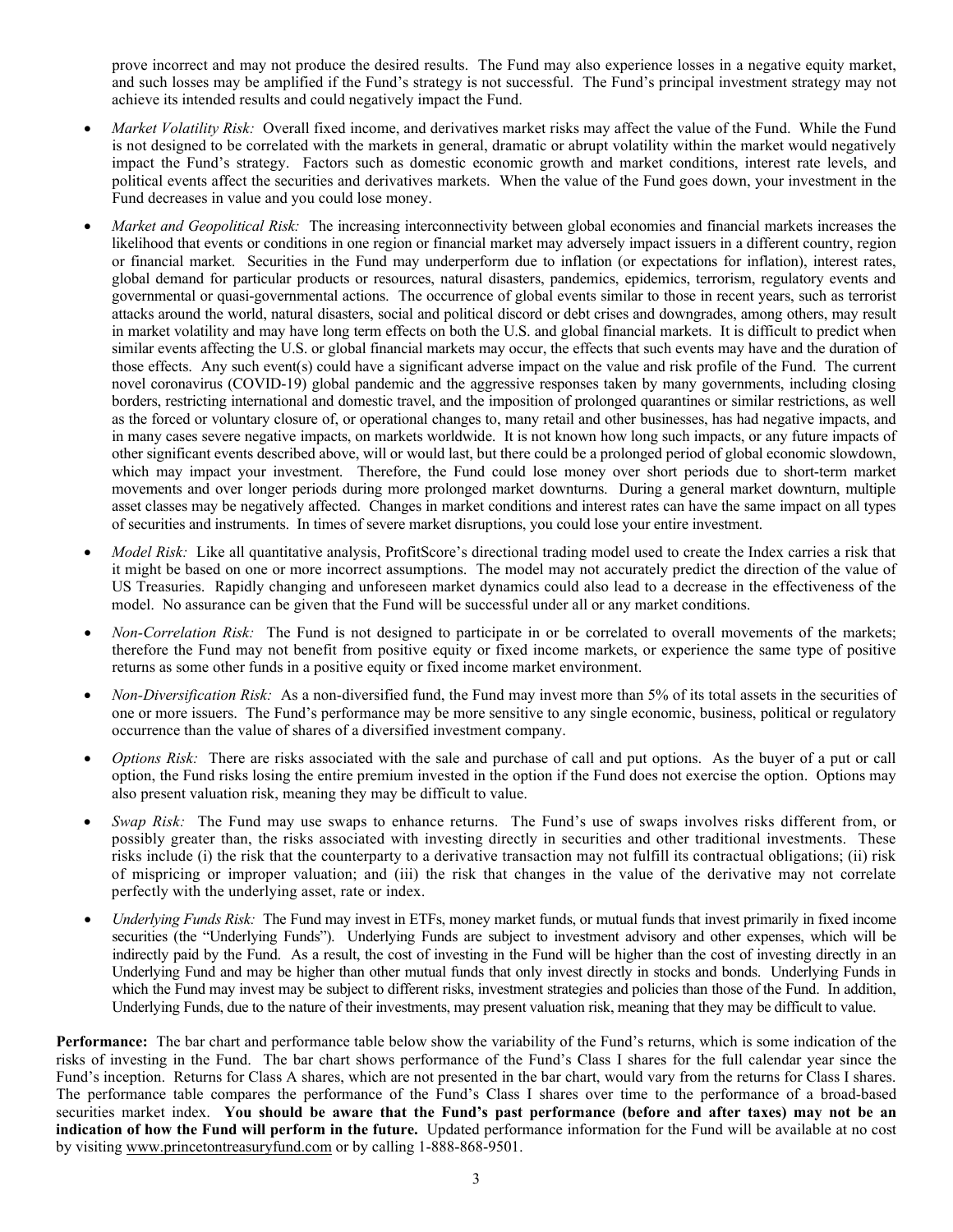#### **Performance Bar Chart for Class I Shares Calendar Year Ended December 31**



**Performance Table Average Annual Total Return (For Year ended December 31, 2020)**

|                                                                                  | <b>One</b><br>Year | <b>Since Inception</b><br>of Class I shares<br>(2/1/2017) |
|----------------------------------------------------------------------------------|--------------------|-----------------------------------------------------------|
| Class I Return before taxes                                                      | $(0.53)\%$         | $(1.52)\%$                                                |
| Class I Return after taxes on distributions                                      | $(0.53)\%$         | $(1.56)\%$                                                |
| Class I Return after taxes on distributions and sale of Fund shares              | $(0.31)\%$         | $(1.17)\%$                                                |
| Class A Return Before taxes <sup>(2)</sup>                                       | $(6.35)\%$         | $(3.30)\%$                                                |
| Bloomberg Barclays Capital U.S. Aggregate Bond Total Return Index <sup>(1)</sup> | 7.51%              | 4.98%                                                     |

(1) The Bloomberg Barclays Capital U.S. Aggregate Bond Total Return Index is commonly used as a benchmark by both passive and active investors to measure portfolio performance relative to the U.S. dollar-denominated investment grade fixed-rate taxable bond market. It is also an informational measure of broad market returns commonly applied to fixed income instruments. The index contains approximately 8,200 fixed income issues and is valued at around \$15 trillion, representing 43% of the total U.S. bond market. Investors may not invest in the index directly.

(2) Returns for the one-year and since inception periods for Class A shares without sales charges would have been (6.05)% and (1.95)%, respectively.

After-tax returns are calculated using the highest historical individual federal marginal income tax rate and do not reflect the impact of state and local taxes. Actual after-tax returns depend on a shareholder's tax situation and may differ from those shown. The after-tax returns are not relevant if you hold your Fund shares in tax-deferred arrangements, such as 401(k) plans or individual retirement accounts ("IRA").

<span id="page-7-0"></span>**Investment Adviser:** Princeton Fund Advisors, LLC

<span id="page-7-1"></span>**Investment Adviser Portfolio Managers:** Greg Anderson, Manager and President of the adviser, and John L. Sabre, Manager and Chief Executive Officer of the adviser, have each served as a portfolio manager of the Fund since its inception. Each portfolio manager is jointly and primarily responsible for the day-to-day portfolio management of the Fund's portfolio.

<span id="page-7-2"></span>**Purchase and Sale of Fund Shares:** You may purchase and redeem shares of the Fund on any day that the New York Stock Exchange is open for trading. The minimum initial investment in Class A and Class I shares is \$2,500 and \$100,000, respectively. There is a minimum amount of \$100 for subsequent investment in any share class. These minimums may be waived at the discretion of the Adviser on behalf of the Fund.

<span id="page-7-3"></span>**Tax Information:** Dividends and capital gain distributions you receive from the Fund, whether you reinvest your distributions in additional Fund shares or receive them in cash, are taxable to you at either ordinary income or capital gains tax rates unless you are investing through a tax-deferred plan such as an IRA or 401(k) plan. However, these dividend and capital gain distributions may be taxable upon their eventual withdrawal from tax-deferred plans.

<span id="page-7-4"></span>**Payments to Broker-Dealers and Other Financial Intermediaries:** If you purchase the Fund through a broker-dealer or other financial intermediary (such as a bank), the Fund, the adviser or their related companies may pay the intermediary for the sale of Fund shares and related services. These payments may create a conflict of interest by influencing the broker-dealer or other intermediary and your salesperson to recommend the Fund over another investment. Ask your salesperson or visit your financial intermediary's website for more information.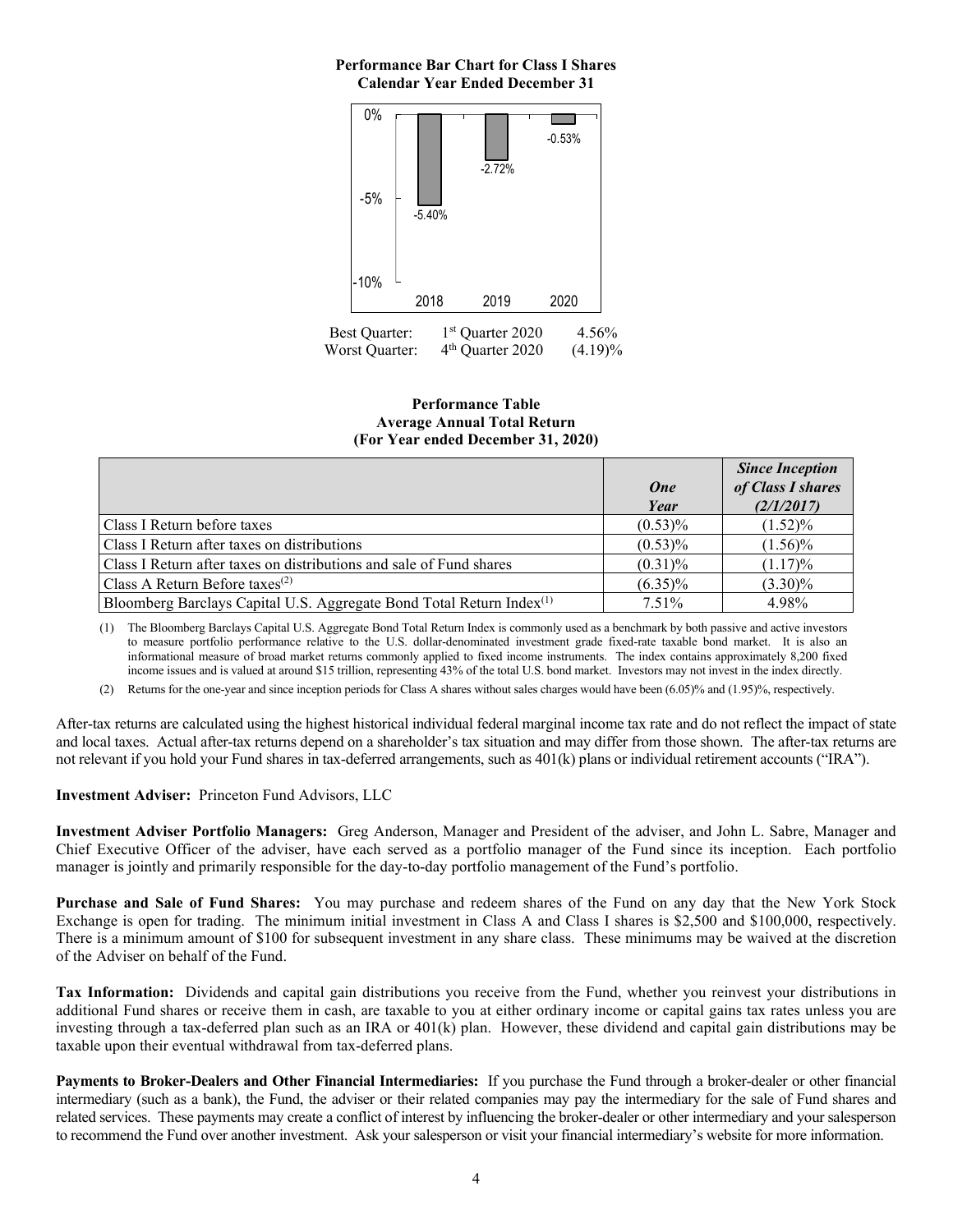### <span id="page-8-0"></span>**ADDITIONAL INFORMATION ABOUT PRINCIPAL INVESTMENT STRATEGIES AND RELATED RISKS**

#### <span id="page-8-1"></span>**Investment Objective:**

The Fund's primary objective is capital appreciation with a secondary objective of providing income. The Fund's investment objective may be changed by the Fund's Board of Trustees upon 60 days written notice to shareholders.

#### <span id="page-8-2"></span>**Principal Investment Strategies:**

Under normal circumstances, the Fund will invest at least 80% of its net assets in treasury securities, treasury-related securities or derivatives that provide exposure to treasury securities and treasury money market funds and ETFs. The adviser's investment process combines risk management, due diligence, experienced portfolio construction, and portfolio monitoring. The adviser has been managing mutual funds since 2011 and currently manages other open end mutual funds within the Trust and closed-end funds. The adviser has overall supervisory responsibilities for the general management and investment of the Fund's securities portfolio. The Fund's adviser sets the Fund's investment objective and retains final authority with respect to the Fund's portfolio if it believes an investment is not consistent with the Fund's investment guidelines and restrictions.

The Fund seeks to achieve its investment objectives primarily through exposure to long and short futures contracts on longer-term US Treasury securities (securities with maturities of 6 years or longer). The Fund may achieve such exposure to US Treasury futures by investing in a commodity pool that invests in such futures contracts or by a swap or option on the returns of the commodity pool. The Fund may invest up to 25% of its total assets in commodity pools. The Fund's exposure to long and short US Treasury futures seeks to replicate the returns of the Long/Short US Treasuries Index created by ProfitScore Capital Management, Inc. (the "Index"). The Index is determined by a directional trading strategy created by ProfitScore which seeks to predict the daily direction of the value of US Treasury markets. The strategy consists of independent models which each analyze different data streams to predict the direction of US Treasury markets. Each model produces a daily positive, negative or neutral signal. The signals from each model are weighted and aggregated to determine a daily positive, negative or neutral signal for the overall model. If the signal is positive, the Fund will have exposure to long US Treasury futures. If the signal is negative, the Fund will have exposure to short US Treasury futures. If the signal is neutral, the Fund will allocate to cash and cash equivalents. The capital gains generated by the Fund's futures strategy are expected to be 60% long term capital gains and 40% short term capital gains as we believe the options or futures contracts are Section 1256 contracts under the Internal Revenue Code. The Fund also seeks to generate cash flow or income using a fixed income strategy. The Fund's adviser will determine the allocation among the Fund's principal investments.

The adviser manages the Fund's fixed income allocation directly and in doing so will invest the Fund's assets in U.S. Treasury bonds of any maturity, or in Underlying Funds whose investment strategy is to invest primarily in investment grade (rated BBB or higher by Standard & Poor's or Moody's) fixed income securities of any maturity, of U.S. issuers of any size, including smaller issuers. Credit quality of the issuer will be considered at the time of investment, and for Underlying Funds the adviser will invest in Underlying Funds whose principal investment strategy is to invest primarily in investment grade fixed income securities. The Fund may also invest in such fixed income mutual funds that are affiliated with the Fund or its adviser. The adviser will consider a variety of factors in determining whether to sell a fixed income investment, including changes in market condition, changes in credit quality, changes in prospects for alternative investment possibilities or return opportunities for other fixed income instruments, current return expectation of such security, any changes in interest rates, liquidity of the security, and cash needs of the Fund. If a fixed income investment is downgraded after purchase, the adviser may, but is not obligated to, dispose of such investment.

To the extent the Fund invests in any affiliated Underlying Funds, the adviser shall waive its advisory fee with respect to the portion of the Fund that is invested in any affiliated Underlying Funds.

The Adviser believes this Fund is suitable to include in the risk portion of an investment portfolio that includes equities and non-investment grade fixed income securities. However, if you are seeking only investment grade fixed income investments, then the Fund is not appropriate for your investment goals.

#### Manager-of-Managers Order

The adviser, on behalf of itself and on behalf of the Fund and other funds it advises or may advise in the future that are each a series of Northern Lights Fund Trust, was granted an exemptive order (the "Order") from the U.S. Securities and Exchange Commission (the "SEC") that permits the adviser, with Board of Trustees' approval, to enter into, replace, or amend sub-advisory agreements with sub-advisers without obtaining shareholder approval. Shareholders will be notified within 90 days of the engagement of any sub-adviser to assist in managing the Fund's portfolio. The Order also allows the Fund, in accordance with certain conditions, to disclose only aggregate sub-adviser compensation without disclosing the sub-adviser fee rate.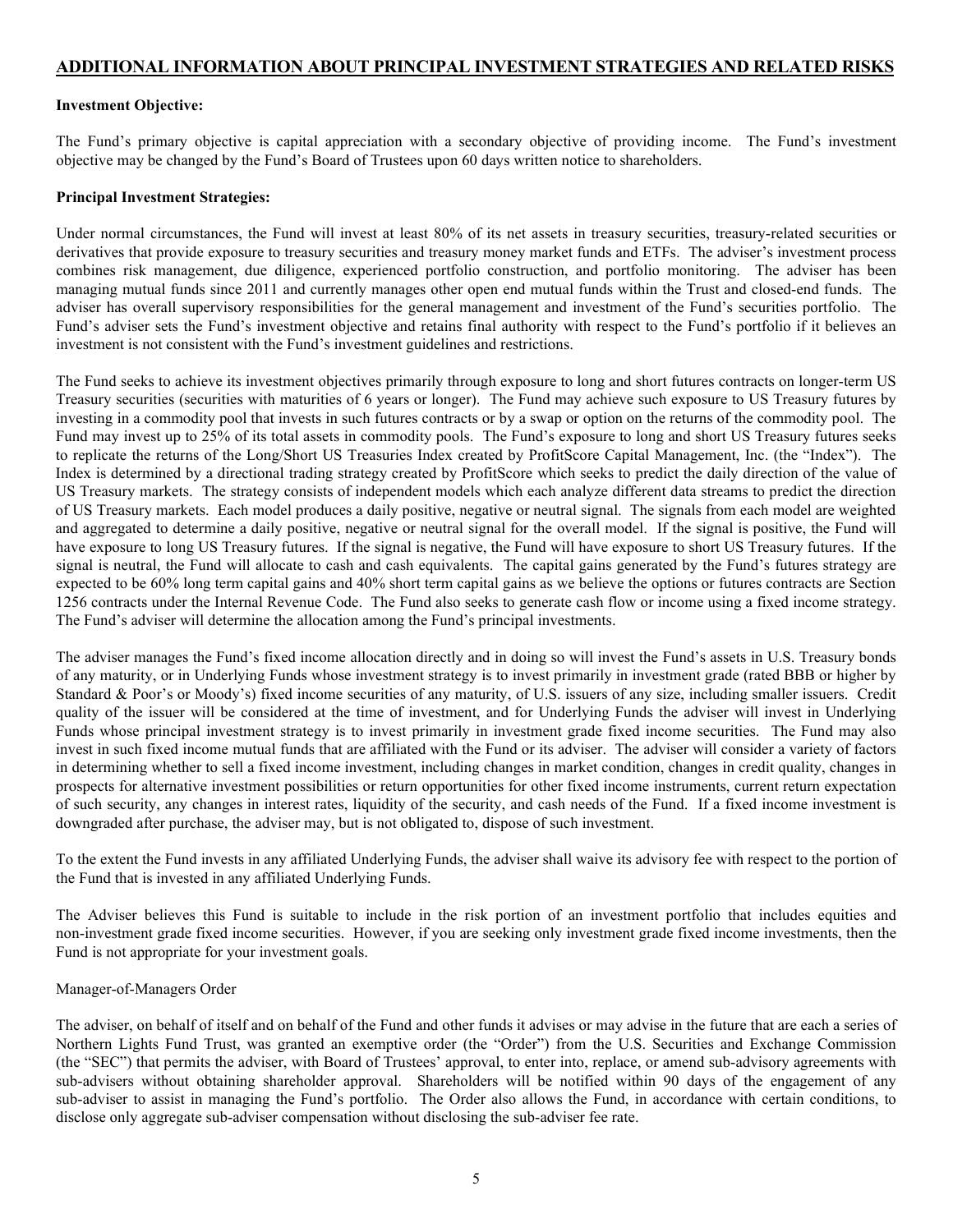#### Princeton Fund Advisors, LLC's Investment Process

The adviser's investment process combines risk management, due diligence, experienced portfolio construction, and portfolio monitoring. Portfolio design begins with the establishment of objectives for precise, quantifiable measures of risk, such as standard deviation of monthly returns. The adviser then monitors strategies, as-executed, for investment performance and achievement of risk objectives. The adviser seeks to mitigate risks where possible, and managing appropriate risks for the Fund's investment objective and desired returns. The adviser has overall supervisory responsibilities for the general management and investment of the Fund's securities portfolio. A summary of the adviser's process is as follows:

- Setting the Fund's overall investment objective
- Monitoring the performance of the investment portfolio, including compliance with the investment objectives, policies, and restrictions of the Fund
- Implementing procedures to ensure that the Fund complies with its investment objective, polices and restrictions
- Conducting ongoing independent evaluation of the Fund's asset allocation

The adviser manages the fixed income strategy directly and monitors the Fund's portfolio to assure that investments that are made are consistent with the Fund's strategy. The adviser will also monitor buying and selling of securities to manage portfolio-level risk.

The Fund may engage in frequent trading in executing its principal investment strategies.

#### <span id="page-9-0"></span>**Principal Investment Risks:**

The following risks may apply to the Fund's investments.

- *Credit Risk:* There is a risk that issuers and counterparties will not make payments on securities and other investments held by the Fund, resulting in losses to the Fund. In addition, the credit quality of securities held by the Fund may be lowered if an issuer's financial condition changes. Lower credit quality may lead to greater volatility in the price of a security and in shares of the Fund. Lower credit quality also may affect liquidity and make it difficult for the Fund to sell the security. Default, or the market's perception that an issuer is likely to default, could reduce the value and liquidity of securities held by the Fund, thereby reducing the value of your investment in Fund shares. In addition, default may cause the Fund to incur expenses in seeking recovery of principal or interest on its portfolio holdings. Credit risk may also exist whenever the Fund enters into certain derivative contracts, because the counterparty may not be able or may choose not to perform under the contract. Relying on a counterparty exposes the Fund to the risk that a counterparty will not settle a transaction in accordance with its terms and conditions because of a dispute over the terms of the contract (whether or not bona fide) or because of a credit or liquidity problem, thus causing the Fund to suffer a loss. If a counterparty defaults on its payment obligations to the Fund, this default will cause the value of an investment in the Fund to decrease. In addition, to the extent the Fund deals with a limited number of counterparties, it will be more susceptible to the credit risks associated with those counterparties. The Fund is neither restricted from dealing with any particular counterparty nor from concentrating any or all of its transactions with one counterparty.
- *Fixed Income Risk:* The Fund may invest directly in fixed income securities, or indirectly through Underlying Funds whose principal investment strategy is to invest primarily in fixed income securities. When the Fund invests in fixed income securities, the value of your investment in the Fund will fluctuate with changes in interest rates. Typically, a rise in interest rates causes a decline in the value of fixed income securities owned by the Fund. In general, the market price of debt securities with longer maturities will increase or decrease more in response to changes in interest rates than shorter-term securities. Other risk factors include credit risk (the debtor may default) and prepayment risk (the debtor may pay its obligation early, reducing the amount of interest payments; or the debtor may pay its obligation later than expected, reducing the returns earned by an investment). These risks could affect the value of a particular investment by the Fund possibly causing the Fund's share price and returns to be reduced and fluctuate more than other types of investments.
- *Futures Risk:* The Fund's exposure to futures involves risks different from, or possibly greater than, the risks associated with investing directly in securities and other traditional investments. These risks include (i) leverage risk (ii) risk of mispricing or improper valuation; and (iii) the risk that changes in the value of the futures contract may not correlate perfectly with the ProfitScore Long/Short Treasuries Index. Investments in futures involve leverage, which means a small percentage of assets invested in futures can have a disproportionately large impact on the Fund. This risk could cause the Fund to lose more than the principal amount invested. Futures contracts may become mispriced or improperly valued when compared to the adviser's expectation and may not produce the desired investment results.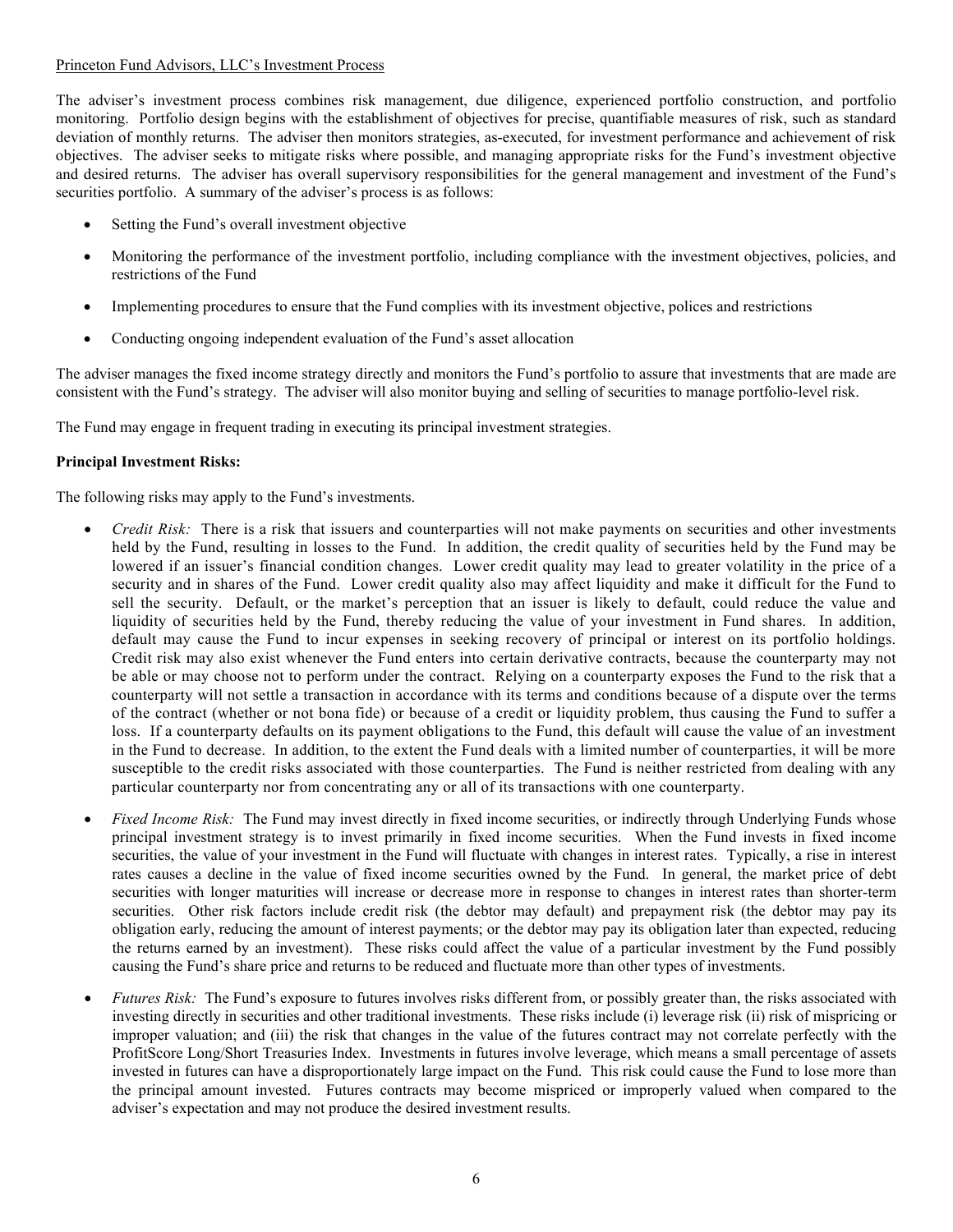- *Management Risk:* The net asset value of the Fund changes daily based on the performance of the securities and derivatives in which it invests. The adviser's judgments about the attractiveness of the Fund's investment strategy or securities in which the Fund invests may prove to be incorrect and may not produce the desired results. The Fund may also experiences losses in a negative market, and such losses may be amplified if the Fund's strategy is not successful.
- *Market Volatility Risk:* The net asset value of the Fund will fluctuate based on changes in the value of the fixed income securities and futures in which the Fund invests. The price of securities and derivatives may rise or fall because of economic or political changes. Security and derivative prices in general may decline over short or even extended periods of time. Market prices of securities and derivatives in broad market segments may be adversely affected by price trends in interest rates, exchange rates or other factors wholly unrelated to the value or condition of an issuer.
- *Market and Geopolitical Risk:* The increasing interconnectivity between global economies and financial markets increases the likelihood that events or conditions in one region or financial market may adversely impact issuers in a different country, region or financial market. Securities in the Fund may underperform due to inflation (or expectations for inflation), interest rates, global demand for particular products or resources, natural disasters, pandemics, epidemics, terrorism, regulatory events and governmental or quasi-governmental actions. The occurrence of global events similar to those in recent years, such as terrorist attacks around the world, natural disasters, social and political discord or debt crises and downgrades, among others, may result in market volatility and may have long term effects on both the U.S. and global financial markets. It is difficult to predict when similar events affecting the U.S. or global financial markets may occur, the effects that such events may have and the duration of those effects. Any such event(s) could have a significant adverse impact on the value and risk profile of the Fund. The current novel coronavirus (COVID-19) global pandemic and the aggressive responses taken by many governments, including closing borders, restricting international and domestic travel, and the imposition of prolonged quarantines or similar restrictions, as well as the forced or voluntary closure of, or operational changes to, many retail and other businesses, has had negative impacts, and in many cases severe negative impacts, on markets worldwide. It is not known how long such impacts, or any future impacts of other significant events described above, will or would last, but there could be a prolonged period of global economic slowdown, which may impact your investment. Therefore, the Fund could lose money over short periods due to short-term market movements and over longer periods during more prolonged market downturns. During a general market downturn, multiple asset classes may be negatively affected. Changes in market conditions and interest rates can have the same impact on all types of securities and instruments. In times of severe market disruptions, you could lose your entire investment.
- *Model Risk:* Like all quantitative analysis, ProfitScore's directional trading model used to create the Index carries a risk that it might be based on one or more incorrect assumptions. The model may not accurately predict the direction of the value of US Treasuries. Rapidly changing and unforeseen market dynamics could also lead to a decrease in the effectiveness of the model. No assurance can be given that the Fund will be successful under all or any market conditions.
- *Non-Correlation Risk:* The Fund is not designed to participate in or be correlated to overall movements of the markets; therefore the Fund may not benefit from positive equity or fixed income markets, or experience the same type of positive returns as some other funds in a positive equity or fixed income market environment.
- *Non-Diversification Risk:* As a non-diversified fund, the Fund may invest more than 5% of its total assets in the securities of one or more issuers. The Fund may also invest in Underlying Funds that are non-diversified. Because a relatively high percentage of the assets of the Fund may be invested in the securities of a limited number of issuers, the value of shares of the Fund may be more sensitive to any single economic, business, political or regulatory occurrence than the value of shares of a diversified investment company. This fluctuation, if significant, may affect the performance of the Fund.
- *Options Risk:* The Fund may lose the entire put option premium paid if the underlying security does not decrease in value at expiration. Put options may not be an effective hedge because they may have imperfect correlation to the value of the Fund's portfolio securities. Purchased put options may decline in value due to changes in price of the underlying security, passage of time and changes in volatility. The Fund will incur a loss as a result of a written options (also known as a short position) if the price of the written option instrument increases in value between the date when the Fund writes the option and the date on which the Fund purchases an offsetting position. Options may also present valuation risk, meaning they may be difficult to value.
- *Swap Risk:* The Fund's use of swaps involves risks different from, or possibly greater than, the risks associated with investing directly in securities and other traditional investments. These risks include (i) the risk that the counterparty to a derivative transaction may not fulfill its contractual obligations; (ii) risk of mispricing or improper valuation; and (iii) the risk that changes in the value of the derivative may not correlate perfectly with the underlying asset, rate or index. Derivative prices are highly volatile and may fluctuate substantially during a short period of time. Such prices are influenced by numerous factors that affect the markets, including, but not limited to: changing supply and demand relationships; government programs and policies; national and international political and economic events, changes in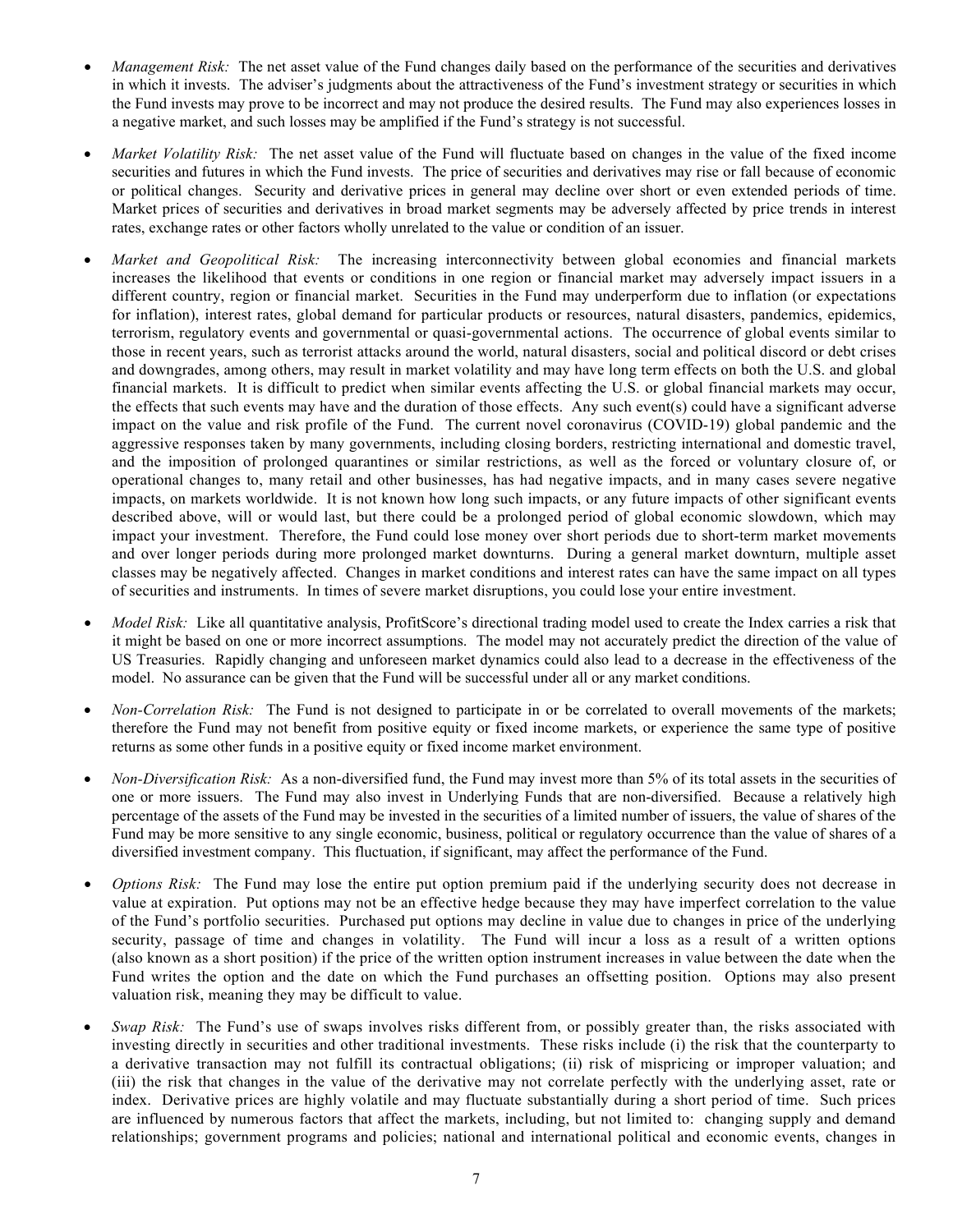interest rates, inflation and deflation and changes in supply and demand relationships. Trading derivative instruments involves risks different from, or possibly greater than, the risks associated with investing directly in securities. Derivative contracts ordinarily have leverage inherent in their terms. The low margin deposits normally required in trading derivatives, including futures contracts, permit a high degree of leverage. Accordingly, a relatively small price movement may result in an immediate and substantial loss to the Fund. The use of leverage may also cause the Fund to liquidate portfolio positions when it would not be advantageous to do so in order to satisfy its obligations or to meet collateral segregation requirements. The use of leveraged derivatives can magnify the Fund's potential for loss and, therefore, amplify the effects of market volatility on the Fund's share price.

• *Underlying Funds Risk:* The Fund invests in Underlying Funds. As a result, your cost of investing in the Fund may be higher than the cost of investing directly in Underlying Funds and may be higher than other mutual funds that invest directly in stocks and bonds. You will indirectly bear fees and expenses charged by the Underlying Funds in addition to the Fund's direct fees and expenses. In addition, certain prohibitions on the acquisition of mutual fund shares by the Fund may prevent the Fund from allocating investments in the manner the adviser considers optimal. Underlying Funds in which the Fund may invest may be subject to different risks, investment strategies and policies than those of the Fund. In addition, Underlying Funds, due to the nature of their investments, may present valuation risk, meaning that they may be difficult to value.

<span id="page-11-0"></span>**Temporary Defensive Positions:** To respond to adverse market, economic, political or other conditions, the Fund may invest 100% of its total assets, without limitation, in U.S. Treasury bonds, high-quality short-term debt securities and money market instruments, which may be inconsistent with the Fund's principal investment strategy. These short-term debt securities and money market instruments include: shares of money market mutual funds, commercial paper, certificates of deposit, bankers' acceptances, U.S. Government securities and repurchase agreements. While the Fund is in a defensive position, the Fund may not achieve its investment objective. Furthermore, to the extent that the Fund invests in money market mutual funds for cash positions, there will be some duplication of expenses because the Fund pays its pro-rata portion of such money market funds' advisory fees and operational fees.

<span id="page-11-1"></span>**Portfolio Holdings Disclosure:** A description of the Fund's policies regarding the release of portfolio holdings information is available in the Fund's Statement of Additional Information. The Fund may, from time to time, make available month-end portfolio holdings information on the website [www.princetontreasuryfund.com.](http://www.princetontreasuryfund.com/) If month-end portfolio holdings are posted to the website, they are expected to be at least 60 days old and remain available until new information for the next month is posted. Shareholders may request portfolio holdings schedules at no charge by calling 1-888-868-9501.

<span id="page-11-2"></span>**Cybersecurity:** The computer systems, networks and devices used by the Fund and its service providers to carry out routine business operations employ a variety of protections designed to prevent damage or interruption from computer viruses, network failures, computer and telecommunication failures, infiltration by unauthorized persons and security breaches. Despite the various protections utilized by the Fund and its service providers, systems, networks, or devices potentially can be breached. The Fund and its shareholders could be negatively impacted as a result of a cybersecurity breach.

Cybersecurity breaches can include unauthorized access to systems, networks, or devices; infection from computer viruses or other malicious software code; and attacks that shut down, disable, slow, or otherwise disrupt operations, business processes, or website access or functionality. Cybersecurity breaches may cause disruptions and impact the Fund's business operations, potentially resulting in financial losses; interference with the Fund's ability to calculate its NAV; impediments to trading; the inability of the Fund, the adviser, a sub-adviser and other service providers to transact business; violations of applicable privacy and other laws; regulatory fines, penalties, reputational damage, reimbursement or other compensation costs, or additional compliance costs; as well as the inadvertent release of confidential information.

Similar adverse consequences could result from cybersecurity breaches affecting issuers of securities in which the Fund invests; counterparties with which the Fund engages in transactions; governmental and other regulatory authorities; exchange and other financial market operators, banks, brokers, dealers, insurance companies, and other financial institutions (including financial intermediaries and service providers for the Fund's shareholders); and other parties. In addition, substantial costs may be incurred by these entities in order to prevent any cybersecurity breaches in the future.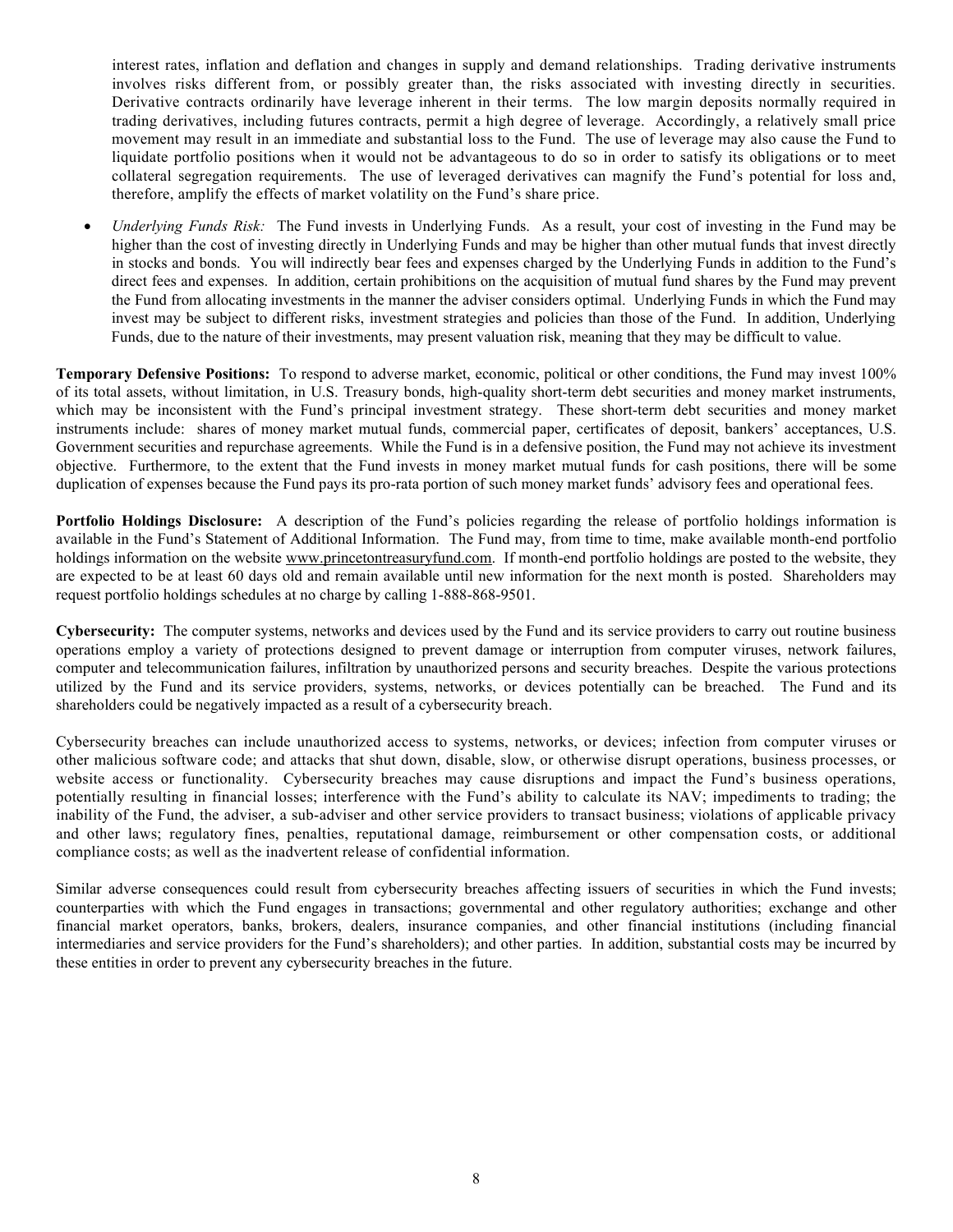### <span id="page-12-0"></span>**MANAGEMENT**

#### <span id="page-12-1"></span>**Investment Adviser and Portfolio Managers**

Princeton Fund Advisors, LLC ("Princeton"), 1580 Lincoln Street, Suite 680 Denver, CO 80203, serves as investment adviser to the Fund. Subject to the authority of the Board of Trustees, the adviser is responsible for management of the Fund's investment portfolio. The adviser is responsible for selecting appropriate investment strategies, assuring that investments are made according to the Fund's investment objective, policies and restrictions, and determining the allocation of Fund assets among the Fund's principal investment strategies. The adviser was established in 2011 for the purpose of advising individuals and institutions. As of December 31, 2020, the adviser had approximately \$955 million in assets under management. Greg D. Anderson and John L. Sabre of Princeton are responsible for the adviser's oversight role with respect to the Fund.

#### Greg D. Anderson

#### *Manager and President*

Prior to founding Princeton Fund Advisors, LLC in 2011 and certain affiliates, including Mount Yale Capital Group, LLC in 2003 and Mount Yale Asset Management in 1999, Mr. Anderson was a Senior Vice President and Managing Director of Investment Manager Search, Evaluation, and Due Diligence at Portfolio Management Consultants, Inc. Mr. Anderson was previously employed with Deloitte & Touche where he specialized in the areas of estate planning, health care and non-profit organizations, and tax and personal finance planning for high net worth individuals. Mr. Anderson holds a B.A. degree from Hamline University in Minnesota and a J.D. from the University of Minnesota School of Law. Mr. Anderson is a Certified Public Accountant (inactive).

#### John L. Sabre

#### *Manager and Chief Executive Officer*

Prior to founding Princeton Fund Advisors, LLC in 2011 and certain affiliates, including Mount Yale Capital Group, LLC in 2003, Mr. Sabre was a Senior Managing Director at Bear Stearns & Co. and Head of the Mezzanine Capital Group. Mr. Sabre previously served as President of First Dominion Capital, which managed \$3.0 billion of assets and is now owned by Credit Suisse First Boston. Prior to his position at First Dominion Capital, Mr. Sabre was a Managing Director and founding partner of Indosuez Capital, the merchant banking division of Credit Agricole Indosuez. Mr. Sabre holds a B.S. degree from the Carlson School at the University of Minnesota and an M.B.A. degree from the Wharton School at the University of Pennsylvania.

Pursuant to an advisory agreement between the Trust, on behalf of the Fund, and the adviser, the adviser is entitled to receive, on a monthly basis, an annual advisory fee from each class of shares equal to 1.00% of the Fund's average daily net assets attributable to the relevant share. For the fiscal year ended December 31, 2020, the adviser received an advisory fee in an amount equal to 0.09% of the Fund's average daily net assets. The Fund's adviser has contractually agreed to reduce its fees and/or absorb expenses of the Fund, until at least May 31, 2022, to ensure that Total Annual Fund Operating Expenses After Fee Waiver and/or Reimbursement (excluding any front-end or contingent deferred loads, brokerage fees and commissions, acquired fund fees and expenses, fees and expenses associated with investments including investments in other collective investment vehicles or derivative instruments (for example options fees and expenses), borrowing costs (such as interest and dividend expense on securities sold short), taxes and extraordinary expenses, such as litigation expenses (which may include indemnification of Fund officers and Trustees and contractual indemnification of Fund service providers (other than the adviser)) do not exceed 1.50% and 1.25% for Class A and Class I shares, respectively; subject to possible recoupment from the Fund in future years (within the three years after the fees were waived or reimbursed) if such recoupment can be achieved within the lesser of the foregoing expense limits or the then-current expense limits. Fee waiver and reimbursement arrangements can decrease the Fund's expenses and boost its performance. A discussion regarding the basis for the Board of Trustees' most recent renewal of the advisory agreement is available in Fund's annual report for the period ended December 31, 2020.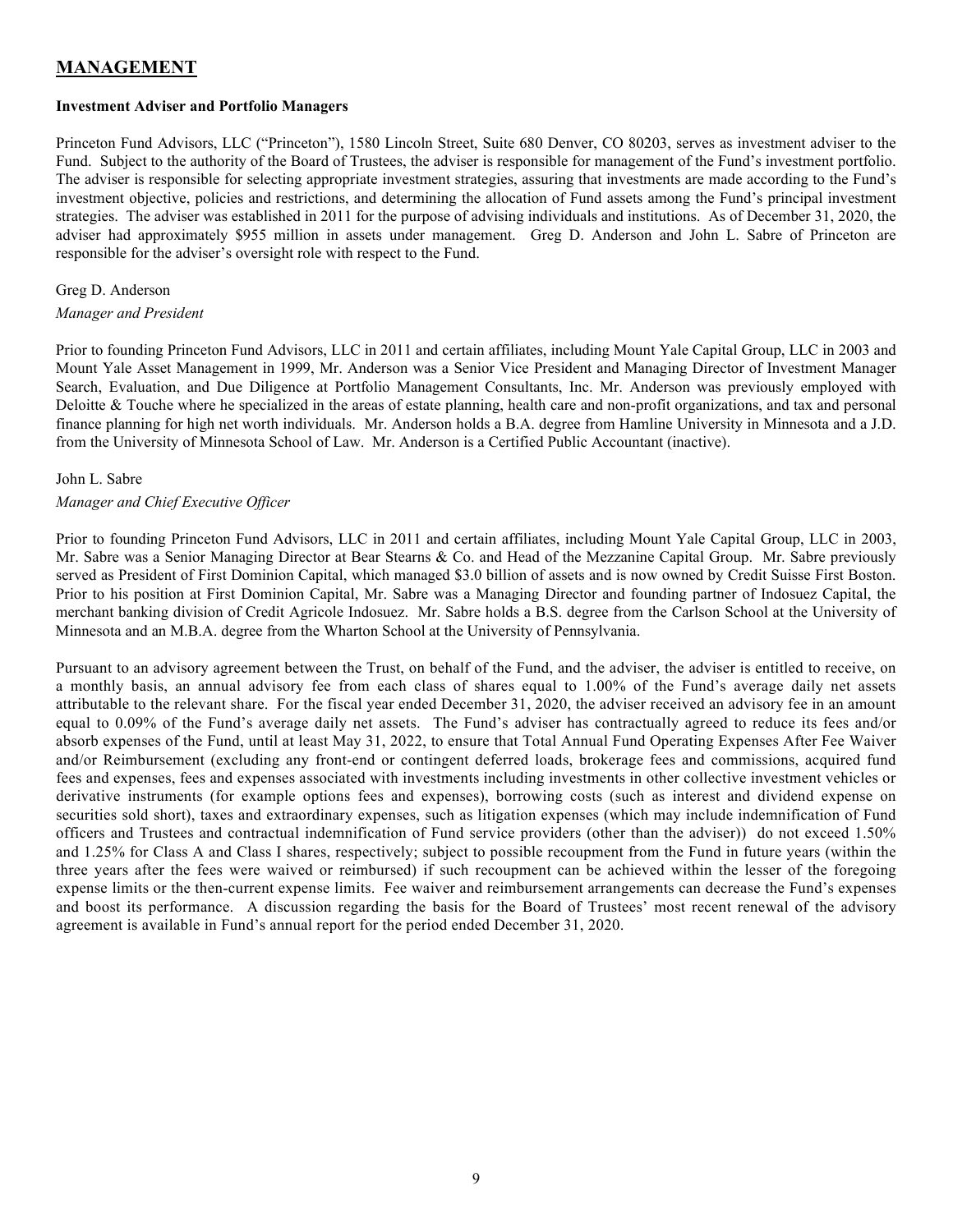### <span id="page-13-0"></span>**HOW SHARES ARE PRICED**

The net asset value ("NAV") and offering price (NAV plus any applicable sales charges) of each class of shares is determined as of the close of the New York Stock Exchange ("NYSE") (normally 4:00 p.m., Eastern Time) on each day the NYSE is open for business. NAV is computed by determining, on a per class basis, the aggregate market value of all assets of the Fund, less its liabilities, divided by the total number of shares outstanding (assets-liabilities)/number of shares = NAV). The NYSE is closed on weekends and New Year's Day, Martin Luther King, Jr. Day, Presidents' Day, Good Friday, Memorial Day, Independence Day, Labor Day, Thanksgiving Day and Christmas Day. The NAV takes into account, on a per class basis, the expenses and fees of the Fund, including management, administration, and distribution fees (if any), which are accrued daily. The determination of NAV for a share class for a particular day is applicable to all applications for the purchase of shares, as well as all requests for the redemption of shares, received by the Fund (or an authorized broker or agent, or its authorized designee) before the close of trading on the NYSE on that day.

Generally, the Fund's securities are valued each day at the last quoted sales price on each security's primary exchange. Securities traded or dealt in upon one or more securities exchanges (whether domestic or foreign) for which market quotations are readily available and not subject to restrictions against resale shall be valued at the last quoted sales price on the primary exchange or, in the absence of a sale on the primary exchange, at the mean between the current bid and ask prices on such exchange. Securities primarily traded in the National Association of Securities Dealers' Automated Quotation System ("NASDAQ") National Market System for which market quotations are readily available shall be valued using the NASDAQ Official Closing Price ("NOCP"). Securities that are not traded or dealt in any securities exchange (whether domestic or foreign) and for which over-the-counter market quotations are readily available generally shall be valued at the last sale price or, in the absence of a sale, at the mean between the current bid and ask price on such over-the- counter market. Debt securities not traded on an exchange may be valued at prices supplied by a pricing agent(s) based on broker or dealer supplied valuations or matrix pricing, a method of valuing securities by reference to the value of other securities with similar characteristics, such as rating, interest rate and maturity. It is possible that the valuation determined by matrix pricing for a debt security may differ materially from the value that would be realized if the security were sold. During times of market volatility, it may be necessary for the Fund to utilize its fair value procedures to value (as described below) certain debt securities.

If market quotations are not readily available, such securities will be valued at fair value as determined using the "fair value" procedures approved by the Board. Fair value pricing involves subjective judgments and it is possible that the fair value determined for a security is materially different than the value that could be realized upon the sale of that security. The fair value prices can differ from market prices when they become available. The Board has delegated execution of these procedures to a fair value team composed of one or more representatives from each of the (i) Trust, (ii) administrator, and (iii) adviser and/or sub-adviser. The team may also enlist third party consultants such as an audit firm or financial officer of a security issuer on an as-needed basis to assist in determining a security-specific fair value. The Board retains responsibility for fair value pricing, and it reviews and ratifies the execution of this process and the resultant fair value prices at least quarterly to assure the process produces reliable results. The Fund may use independent pricing services to assist in calculating the value of the Fund's securities. In addition, market prices for foreign securities are not determined at the same time of day as the NAV for the Fund. In computing the NAV, the Fund values foreign securities held by the Fund at the latest closing price on the exchange in which they are traded immediately prior to closing of the NYSE. Prices of foreign securities quoted in foreign currencies are translated into U.S. dollars at current rates. If events materially affecting the value of a security in the Fund's portfolio, particularly foreign securities, occur after the close of trading on a foreign market but before the Fund prices its shares, the security will be valued at fair value. For example, if trading in a portfolio security is halted and does not resume before the Fund calculates its NAV, the Fund may need to price the security using the Fund's fair value pricing guidelines. Without a fair value price, short-term traders could take advantage of the arbitrage opportunity and dilute the NAV of long-term investors. Fair valuation of the Fund's portfolio securities can serve to reduce arbitrage opportunities available to short-term traders, but there is no assurance that fair value pricing policies will prevent dilution of the Fund's NAV by short term traders. The determination of fair value involves subjective judgments. As a result, using fair value to price a security may result in a price materially different from the prices used by other mutual funds to determine net asset value, or from the price that may be realized upon the actual sale of the security.

With respect to any portion of the Fund's assets that are invested in one or more open-end management investment companies registered under the 1940 Act, the Fund's net asset value is calculated based upon the net asset values of those open-end management investment companies, and the prospectuses for these companies explain the circumstances under which those companies will use fair value pricing and the effects of using fair value pricing.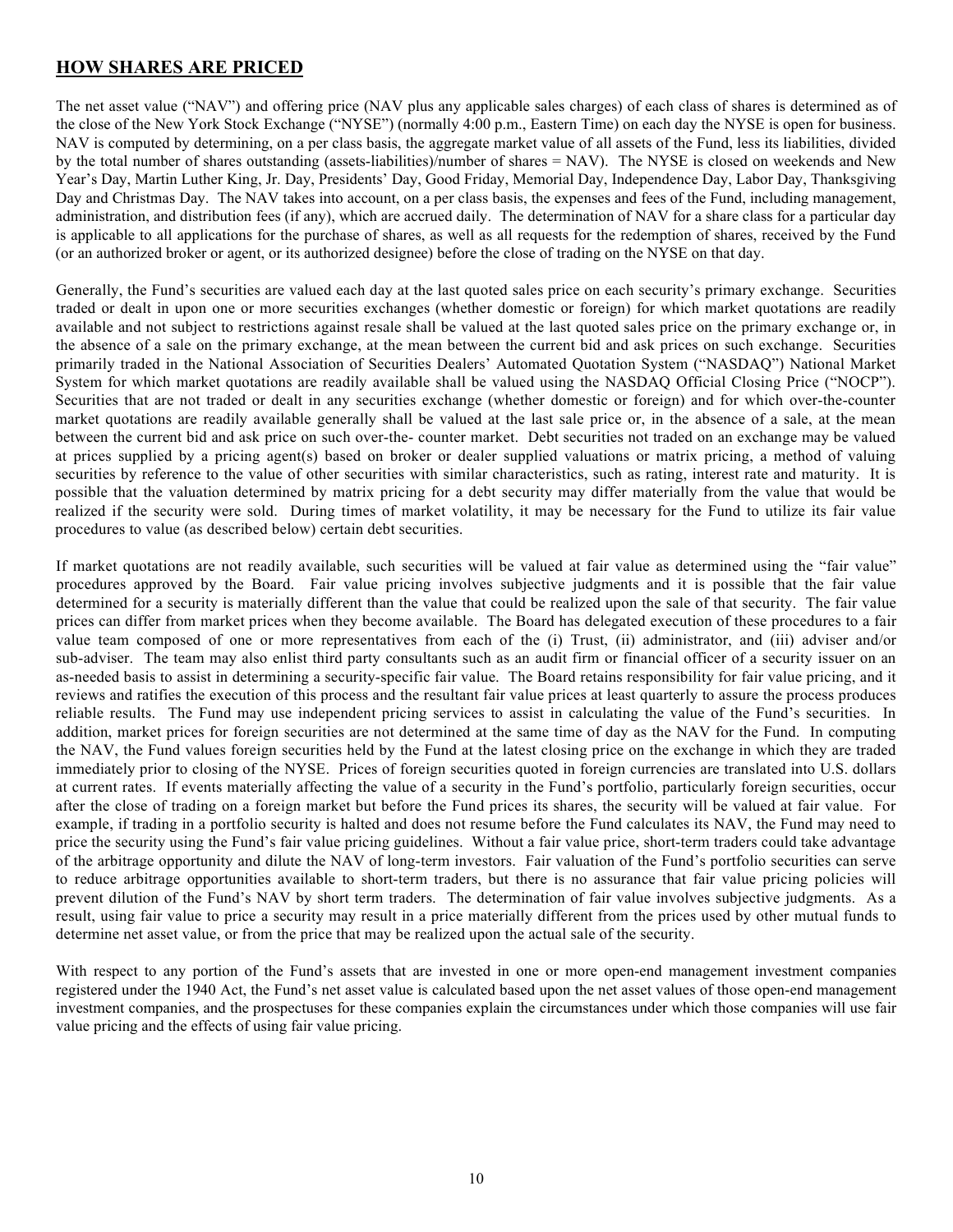### <span id="page-14-0"></span>**HOW TO PURCHASE SHARES**

#### **Share Classes**

This Prospectus describes two classes of shares offered by the Fund. The main differences between the share classes are the minimum investment, ongoing fees and sales charges. Class A shares pay an annual fee of 0.25%, for distribution expenses pursuant to a plan under Rule 12b-1. Class I shares do not pay such fees. For information on ongoing distribution fees, see **Distribution (12b-1) and Shareholder Servicing Fees** on page 18 of this Prospectus. In choosing which class of shares to purchase, you should consider which will be most beneficial to you, given the amount of your purchase. All classes of shares in the Fund represent interest in the same portfolio of investments in the Fund. All share classes may not be available for purchase in all states.

#### *Class A Shares*

Class A shares are offered at their public offering price, which is NAV plus the applicable sales charge and is subject to 12b-1 distribution fees of up to 0.25% of the average daily net assets of Class A shares. Over time, these fees paid under the 12b-1 Plan will increase the cost of a Class A shareholder's investment and may cost more than the applicable sales charges. The minimum initial investment in Class A shares of the Fund is \$2,500 for retirement plan accounts and \$2,500 for all other accounts. The minimum subsequent investment in Class A shares of the Fund is \$100 for retirement plan accounts and \$100 for all other accounts. However, the Fund and the adviser reserve the right to waive investment minimums for certain types of investors, including current and retired directors and officers of the Fund, the adviser, any sub-advisers or any of its subsidiaries, their families (e.g., spouse, children, mother or father) and any purchases referred through the adviser; employees of the adviser, any sub-advisers and their families, or any full-time employee or registered representative of the distributor or of broker-dealers having dealer agreements with the distributor (a "Selling Broker") and their immediate families (or any trust, pension, profit sharing or other benefit plan for the benefit of such persons); or clients of financial intermediaries that have entered into arrangements with the distributor providing for the shares to be used in particular investment products made available to such clients. The sales charge varies, depending on how much you invest. There are no sales charges on reinvested distributions. The following sales charges, which may be waived at the adviser's discretion, apply to your purchases of Class A shares of the Fund:

|                        | Sales Charge as a % of        | Sales Charge as a % of |                           |
|------------------------|-------------------------------|------------------------|---------------------------|
| <b>Amount Invested</b> | Offering Price <sup>(1)</sup> | <b>Amount Invested</b> | <b>Dealer Reallowance</b> |
| Under \$25,000         | 5.75%                         | $6.10\%$               | $5.00\%$                  |
| \$25,000 to \$49,999   | $5.00\%$                      | 5.26%                  | 4.25%                     |
| \$50,000 to \$99,999   | 4.75%                         | 4.99%                  | $4.00\%$                  |
| \$100,000 to \$249,999 | 3.75%                         | 3.83%                  | 3.25%                     |
| \$250,000 to \$499,999 | 2.50%                         | 2.56%                  | 2.00%                     |
| \$500,000 to \$999,999 | 2.00%                         | $2.04\%$               | 1.75%                     |
| \$1,000,000 and above  | $1.00\%$                      | $1.01\%$               | $1.00\%$ .                |

(1) Offering price includes the front-end sales load. The sales charge you pay may differ slightly form the amount set forth above because of rounding that occurs in the calculation used to determine your sales charge.

#### *How to Reduce Your Sales Charge*

You may be eligible to purchase Class A shares at a reduced sales charge. To qualify for these reductions, you must notify the Fund's distributor, Foreside Distribution Services, L.P. (the "Distributor"), in writing and supply your account number at the time of purchase. You may combine your purchase with those of your "immediate family" (your spouse and your children under the age of 21) for purposes of determining eligibility. If applicable, you will need to provide the account numbers of your spouse and your minor children as well as the ages of your minor children.

Rights of Accumulation: To qualify for the lower sales charge rates that apply to larger purchases of Class A shares, you may combine your new purchases of Class A shares with Class A shares of the Fund that you already own. The applicable initial sales charge for the new purchase is based on the total of your current purchase and the current value of all other Class A shares that you own. The reduced sales charge will apply only to current purchases and must be requested in writing when you buy your shares.

Shares of the Fund held as follows cannot be combined with your current purchase for purposes of reduced sales charges:

- Shares held indirectly through financial intermediaries other than your current purchase broker-dealer (for example, a different broker-dealer, a bank, a separate insurance company account or an investment adviser);
- Shares held through an administrator or trustee/custodian of an Employer Sponsored Retirement Plan (for example, a 401(k) plan) other than employer-sponsored IRAs;
- Shares held directly in the Fund account on which the broker-dealer (financial adviser) of record is different than your current purchase broker-dealer.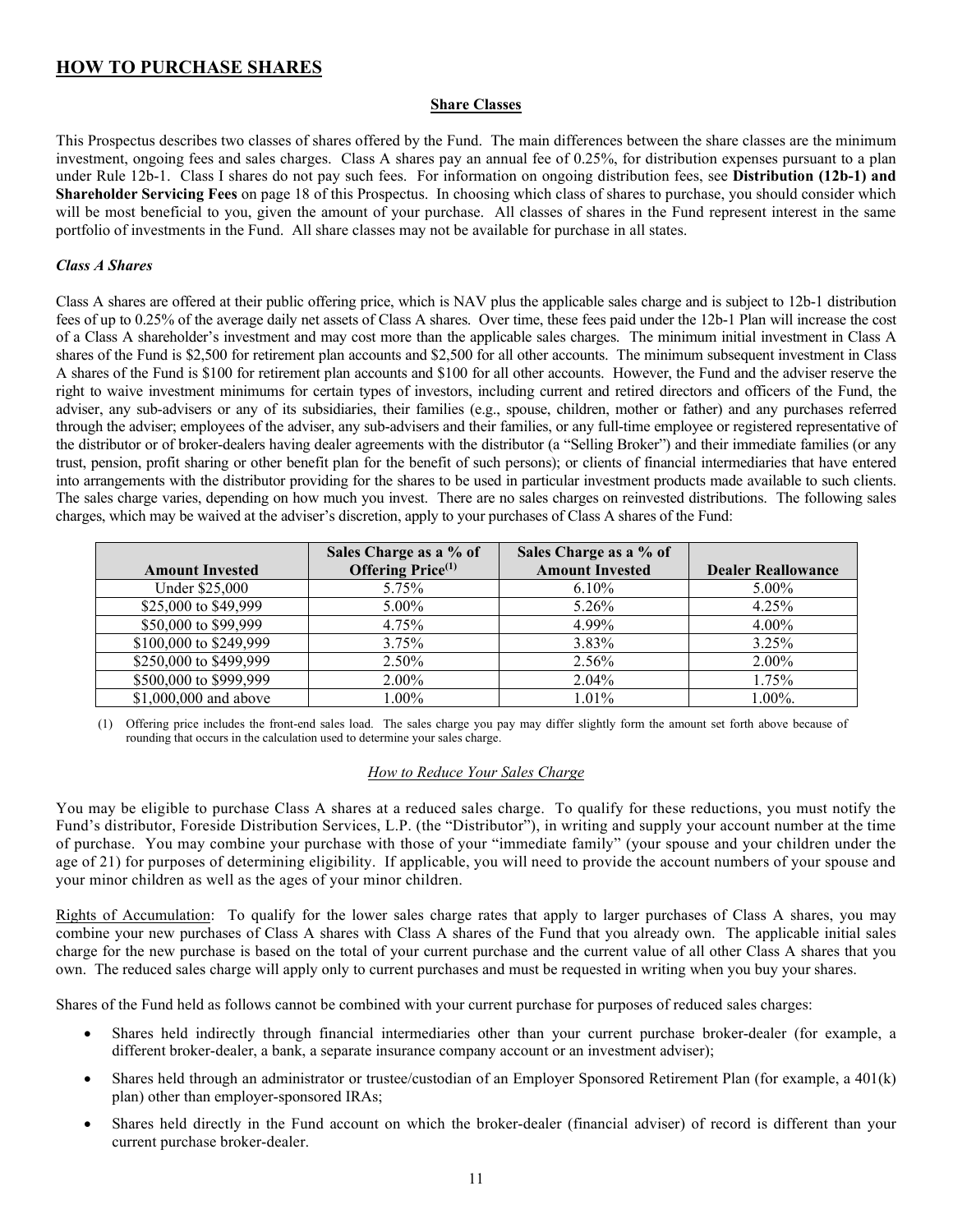Letters of Intent: Under a Letter of Intent ("LOI"), you commit to purchase a specified dollar amount of Class A shares of the Fund, with a minimum of \$25,000, during a 13-month period. At your written request, Class A shares purchases made during the previous 90 days may be included. The amount you agree to purchase determines the initial sales charge you pay. If the full-face amount of the LOI is not invested by the end of the 13-month period, your account will be adjusted to the higher initial sales charge level for the amount actually invested. You are not legally bound by the terms of your LOI to purchase the amount of your shares stated in the LOI. The LOI does, however, authorize the Fund to hold in escrow 5% of the total amount you intend to purchase. If you do not complete the total intended purchase at the end of the 13-month period, the Fund's transfer agent will redeem the necessary portion of the escrowed shares to make up the difference between the reduced rate sales charge (based on the amount you intended to purchase) and the sales charge that would normally apply (based on the actual amount you purchased).

Repurchase of Class A Shares: If you have redeemed Class A shares of the Fund within the past 120 days, you may repurchase an equivalent amount of Class A shares of the Fund at NAV, without the normal front-end sales charge. In effect, this allows you to reacquire shares that you may have had to redeem, without repaying the front-end sales charge. You may exercise this privilege only once and must notify the Fund that you intend to do so in writing. The Fund must receive your purchase order within 120 days of your redemption. Note that if you reacquire shares through separate installments (e.g., through monthly or quarterly repurchases), the sales charge waiver will only apply to those portions of your repurchase order received within 120 days of your redemption.

#### *Sales Charge Waivers*

The sales charge on purchases of Class A shares is waived for certain types of investors, including:

- Current and retired directors and officers of the Fund, the adviser, a sub-adviser or any of their subsidiaries, their families (*e.g.*, spouse, children, mother or father) and any purchases referred through the adviser.
- Employees of the adviser, a sub-adviser and their families, or any full-time employee or registered representative of the distributor or of broker-dealers having dealer agreements with the distributor (a "Selling Broker") and their immediate families (or any trust, pension, profit sharing or other benefit plan for the benefit of such persons).
- Any full-time employee of a bank, savings and loan, credit union or other financial institution that utilizes a Selling Broker to clear purchases of the Fund's shares and their immediate families.
- Participants in certain "wrap-fee" or asset allocation programs or other fee-based arrangements sponsored by broker-dealers and other financial institutions that have entered into agreements with the distributor.
- Clients of financial intermediaries that have entered into arrangements with the distributor providing for the shares to be used in particular investment products made available to such clients and for which such registered investment advisers may charge a separate fee.
- Institutional investors (which may include bank trust departments and registered investment advisers).
- Any accounts established on behalf of registered investment advisers or their clients by broker-dealers that charge a transaction fee and that have entered into agreements with the distributor.
- Separate accounts used to fund certain unregistered variable annuity contracts or Section 403(b) or 401(a) or (k) accounts.
- Employer-sponsored retirement or benefit plans with total plan assets in excess of \$5 million where the plan's investments in the Fund are part of an omnibus account. A minimum initial investment of \$1 million in the Fund is required. The distributor in its sole discretion may waive these minimum dollar requirements.

The Fund does not waive sales charges for the reinvestment of proceeds from the sale of shares of a different fund where those shares were subject to a front-end sales charge (sometimes called an "NAV transfer").

Whether a sales charge waiver is available for your retirement plan or charitable account depends upon the policies and procedures of your intermediary. Please consult your financial adviser for further information.

**Class I Shares:** Class I shares of the Fund are sold at NAV without an initial sales charge and are not subject to 12b-1 distribution fees, but have a higher minimum initial investment than Class A shares. This means that 100% of your initial investment is placed into shares of the Fund. Class I shares require a minimum initial investment of \$100,000 and minimum subsequent investment of \$100. However, the adviser may waive investment minimums on behalf of the Fund for certain types of investors.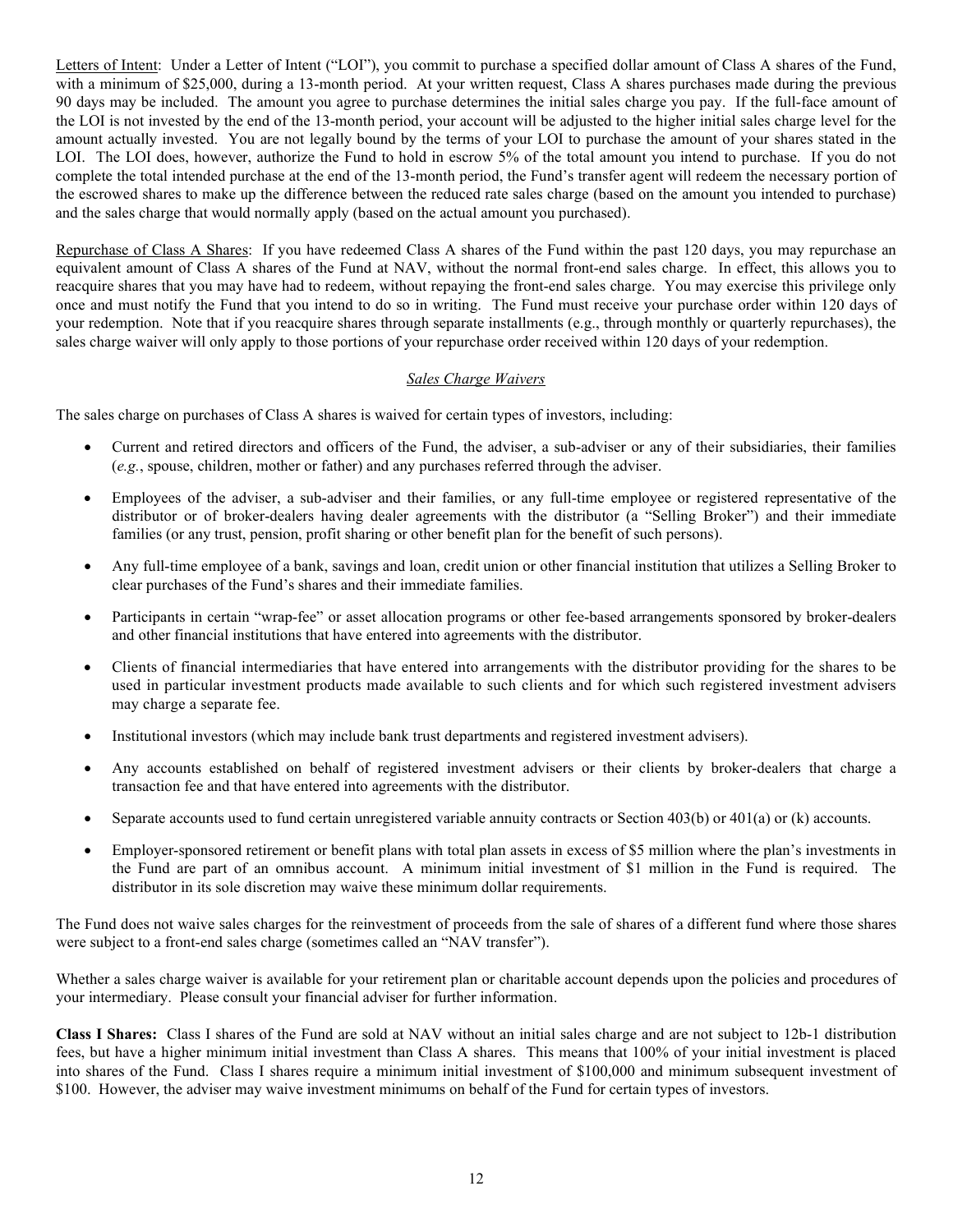**Purchasing Shares:** You may purchase shares of the Fund by sending a completed application form to the following address:

*Via Regular Mail* **PRINCETON LONG/SHORT TREASURY FUND** c/o Gemini Fund Services, LLC P.O. Box 541150 Omaha, Nebraska 68154

#### *Via Overnight Mail* **PRINCETON LONG/SHORT TREASURY FUND** c/o Gemini Fund Services, LLC 4221 North 203rd Street, Suite 100 Elkhorn, Nebraska 68022-3474

The USA PATRIOT Act requires financial institutions, including the Fund, to adopt certain policies and programs to prevent money-laundering activities, including procedures to verify the identity of customers opening new accounts. As requested on the Application, you should supply your full name, date of birth, social security number and permanent street address. Mailing addresses containing a P.O. Box will not be accepted. This information will assist the Fund in verifying your identity. Until such verification is made, the Fund may temporarily limit additional share purchases. In addition, the Fund may limit additional share purchases or close an account if it is unable to verify a shareholder's identity. As required by law, the Fund may employ various procedures, such as comparing the information to fraud databases or requesting additional information or documentation from you, to ensure that the information supplied by you is correct.

*Purchase through Brokers:* You may invest in the Fund through brokers or agents who have entered into selling agreements with the Fund's distributor. The brokers and agents are authorized to receive purchase and redemption orders on behalf of the Fund. Such brokers are authorized to designate other intermediaries to receive purchase and redemption orders on the Fund's behalf. The Fund will be deemed to have received a purchase or redemption order when an authorized broker or its designee receives the order. The broker or agent may set their own initial and subsequent investment minimums. You may be charged a fee if you use a broker or agent to buy or redeem shares of the Fund. Finally, various brokers or agents use procedures and impose restrictions that may be in addition to, or different from, those applicable to investors purchasing shares directly from the Fund. You should carefully read the program materials provided to you by your broker or agent.

*Purchase by Wire:* If you wish to wire money to make an investment in the Fund, please call the Fund at 1-888-868-9501 for wiring instructions and to notify the Fund that a wire transfer is coming. Any commercial bank can transfer same-day funds via wire. The Fund will normally accept wired funds for investment on the day received if they are received by the Fund's designated bank before the close of regular trading on the NYSE. Your bank may charge you a fee for wiring same-day funds.

*Automatic Investment Plan:* You may participate in the Fund's Automatic Investment Plan, an investment plan that automatically moves money from your bank account and invests it in the Fund through the use of electronic funds transfers or automatic bank drafts. You may elect to make subsequent investments by transfers of a minimum of \$100 on specified days of each month into your established Fund account. Please contact the Fund at 1-888-868-9501 for more information about the Fund's Automatic Investment Plan.

The Fund, however, reserves the right, in its sole discretion, to reject any application to purchase shares. Applications will not be accepted unless they are accompanied by a wire transfer or a check drawn on a U.S. bank, thrift institutions, or credit union in U.S. funds for the full amount of the shares to be purchased. After you open an account, you may purchase additional shares by sending a check together with written instructions stating the name(s) on the account and the account number, to the above address. Make all checks payable to "Princeton Premium Fund." The Fund will not accept payment in cash, including cashier's checks or money orders. Also, to prevent check fraud, the Fund will not accept third party checks, U.S. Treasury checks, credit card checks or starter checks for the purchase of shares. Redemptions of Shares of the Fund purchased by check may be subject to a hold period until the check has been cleared by the issuing bank. To avoid such holding periods, Shares may be purchased through a broker or by wire, as described in this section.

*Note:* Gemini Fund Services, LLC, the Fund's transfer agent, will charge a \$25 fee against a shareholder's account, in addition to any loss sustained by the Fund, for any check returned to the transfer agent for insufficient funds.

**When Order is Processed:** All shares will be purchased at the NAV per share (plus applicable sales charges, if any) next determined after the Fund receives your application or request in good order. All requests received in good order by the Fund before 4:00 p.m. (Eastern Time) on a day the NYSE is open (each a "business day") will be processed on that same day. Requests received after 4:00 p.m. will be processed on the next business day.

> **Good Order:** When making a purchase request, make sure your request is in good order. "Good order" means your purchase request includes:

- the name of the Fund and share class
- the dollar amount of shares to be purchased
- a completed purchase application or investment stub
- check payable to the "Princeton Premium Fund"

<span id="page-16-0"></span>**Retirement Plans:** You may purchase shares of the Fund for your individual retirement plans. Please call the Fund at 1-888-868-9501 for the most current listing and appropriate disclosure documentation on how to open a retirement account.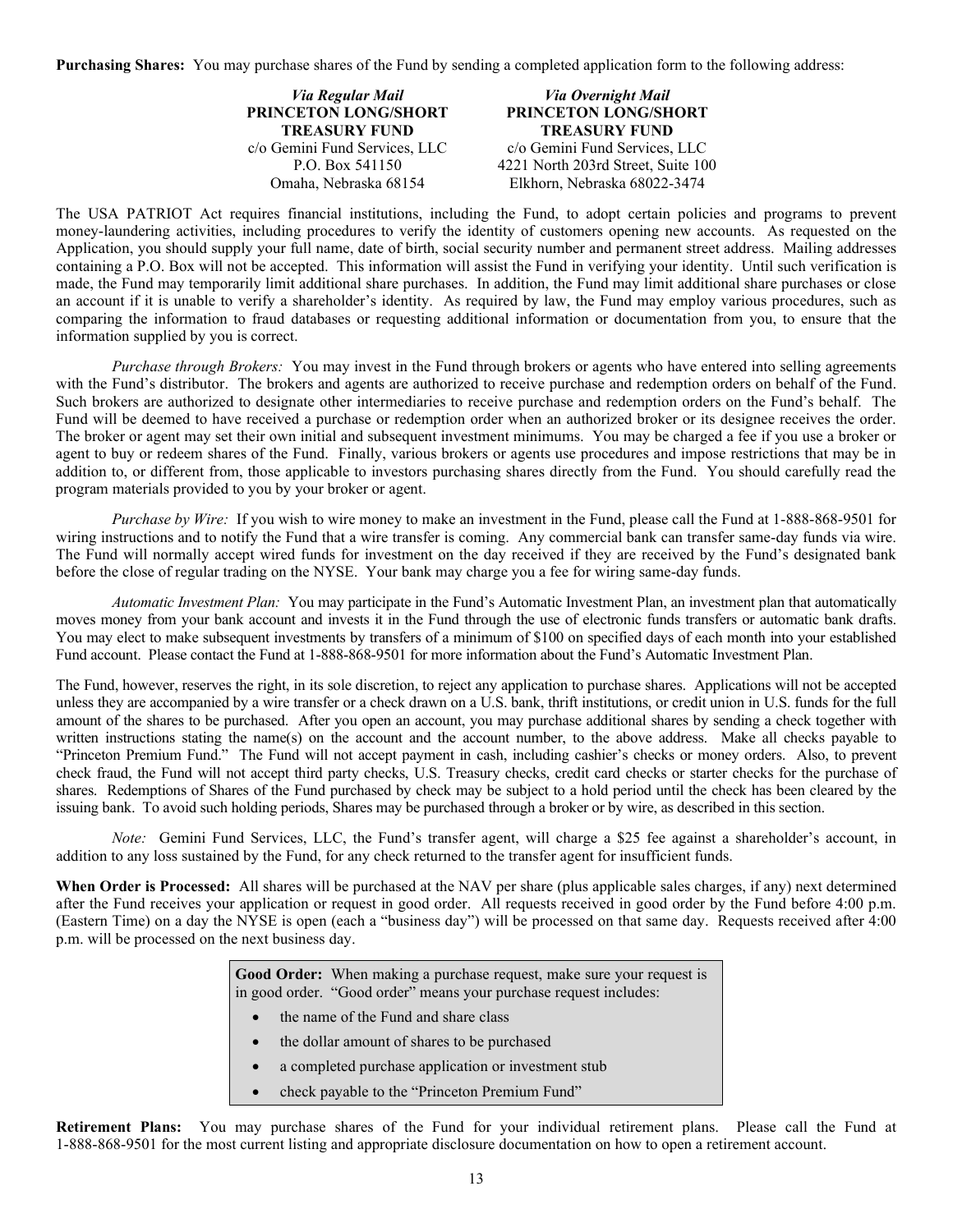### **HOW TO REDEEM SHARES**

**Redeeming Shares:** You may redeem all or any portion of the shares credited to your account by submitting a written request for redemption to:

> *Via Regular Mail* **PRINCETON LONG/SHORT TREASURY FUND** c/o Gemini Fund Services, LLC P.O. Box 541150 Omaha, Nebraska 68154 *Via Overnight Mail* **PRINCETON LONG/SHORT TREASURY FUND** c/o Gemini Fund Services, LLC 4221 North 203rd Street, Suite 100 Elkhorn, Nebraska 68022-3474

*Redemptions by Telephone:* The telephone redemption privilege is automatically available to all new accounts except retirement accounts. If you do not want the telephone redemption privilege, you must indicate this in the appropriate area on your account application or you must write to the Fund and instruct it to remove this privilege from your account.

The proceeds will be sent by mail to the address designated on your account or wired directly to your existing account in a bank or brokerage firm in the United States as designated on your application. To redeem by telephone, call 1-888-868-9501. The redemption proceeds normally will be sent by mail or by wire within three business days after receipt of your telephone instructions. IRA accounts are not redeemable by telephone.

The Fund reserves the right to suspend the telephone redemption privileges with respect to your account if the name(s) or the address on the account has been changed within the previous 30 days. Neither the Fund, the transfer agent, nor their respective affiliates will be liable for complying with telephone instructions they reasonably believe to be genuine or for any loss, damage, cost or expenses in acting on such telephone instructions and you will be required to bear the risk of any such loss. The Fund or the transfer agent, or both, will employ reasonable procedures to determine that telephone instructions are genuine. If the Fund and/or the transfer agent do not employ these procedures, they may be liable to you for losses due to unauthorized or fraudulent instructions. These procedures may include, among others, requiring forms of personal identification prior to acting upon telephone instructions, providing written confirmation of the transactions and/or tape recording telephone instructions.

*Redemptions through Broker:* If shares of the Fund are held by a broker-dealer, financial institution or other servicing agent, you must contact that servicing agent to redeem shares of the Fund. The servicing agent may charge a fee for this service.

*Redemptions by Wire:* You may request that your redemption proceeds be wired directly to your bank account. The Fund's transfer agent imposes a \$15 fee for each wire redemption and deducts the fee directly from your account. Your bank may also impose a fee for the incoming wire.

*Automatic Withdrawal Plan:* If your individual accounts, IRA or other qualified plan account have a current account value of at least \$10,000, you may participate in the Fund's Automatic Withdrawal Plan, an investment plan that automatically moves money to your bank account from the Fund through the use of electronic funds transfers. You may elect to make subsequent withdrawals by transfers of a minimum of \$100 on specified days of each month into your established bank account. Please contact the Fund at 1-888-868-9501 for more information about the Fund's Automatic Withdrawal Plan.

**Redemptions in Kind:** The Fund reserves the right to honor requests for redemption or repurchase orders by making payment in whole or in part in readily marketable securities ("redemption in kind") if the amount is greater than the lesser of \$250,000 or 1% of the Fund's assets. The securities will be chosen by the Fund and valued under the Fund's net asset value procedures. A shareholder will be exposed to market risk until these securities are converted to cash and may incur transaction expenses such as brokerage fees or taxes in converting these securities to cash.

**When Redemptions are Sent:** Once the Fund receives your redemption request in "good order" as described below, it will issue a check based on the next determined NAV following your redemption request. The Fund typically expects that it will take up to seven days following the receipt of your redemption request to pay out redemption proceeds by check or electronic transfer. The Fund typically expects to pay redemptions from cash, cash equivalents, proceeds from the sale of Fund shares, any lines of credit, and then from the sale of portfolio securities. These redemption payment methods will be used in regular and stressed market conditions. However, under the 1940 Act, a shareholder's right to redeem shares and to receive payment therefore may be suspended at times (a) when the NYSE is closed, other than customary weekend and holiday; (b) when trading on that exchange is restricted for any reason; (c) when an emergency exists as a result of which disposal by the Fund of securities owned by it is not reasonably practicable or it is not reasonably practicable for the Fund fairly to determine the value of its net assets, provided that applicable rules and regulations of the Securities and Exchange Commission (or any succeeding governmental authority) will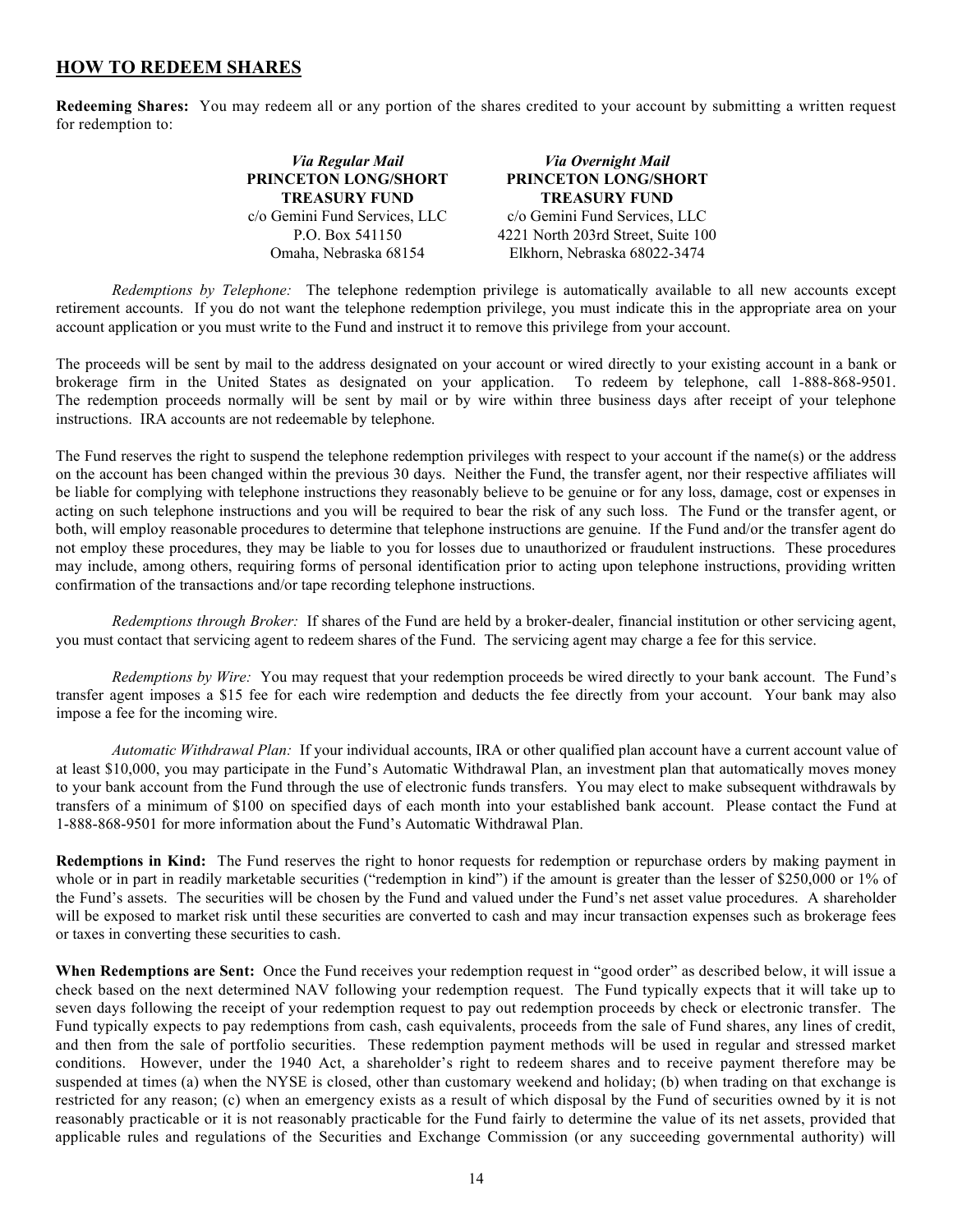govern as to whether the conditions prescribed in (b) or (c) exist; or (d) when the Securities and Exchange Commission by order permits a suspension of the right to redemption or a postponement of the date of payment on redemption. In case of suspension of the right of redemption, payment of a redemption request will be made based on the NAV next determined after the termination of the suspension. If you purchase shares using a check and soon after request a redemption, your redemption proceeds, which are payable at the next determined NAV following the receipt your redemption request in "good order", as described below will not be sent until the check used for your purchase has cleared your bank (usually within 7 days of the purchase date).

> **Good Order:** Your redemption request will be processed if it is in "good order." To be in good order, the following conditions must be satisfied:

- The request should be in writing, unless redeeming by telephone, indicating the number of shares or dollar amount to be redeemed;
- The request must identify your account number;
- The request should be signed by you and any other person listed on the account, exactly as the shares are registered; and
- If you request that the redemption proceeds be sent to a person, bank or an address other than that of record or paid to someone other than the record owner(s), or if the address was changed within the last 30 days, or if the proceeds of a requested redemption exceed \$50,000, the signature(s) on the request must be medallion signature guaranteed by an eligible signature guarantor.

**When You Need Medallion Signature Guarantees:** If you wish to change the bank or brokerage account that you have designated on your account, you may do so at any time by writing to the Fund with your signature guaranteed. A medallion signature guarantee assures that a signature is genuine and protects you from unauthorized account transfers. You will need your signature guaranteed if:

- you request a redemption to be made payable to a person not on record with the Fund;
- you request that a redemption be mailed to an address other than that on record with the Fund;
- the proceeds of a requested redemption exceed \$50,000;
- any redemption is transmitted by federal wire transfer to a bank other than the bank of record; or
- your address was changed within 30 days of your redemption request.

Signatures may be guaranteed by any eligible guarantor institution (including banks, brokers and dealers, credit unions, national securities exchanges, registered securities associations, clearing agencies and savings associations). Further documentation will be required to change the designated account if shares are held by a corporation, fiduciary or other organization. *A notary public cannot guarantee signatures.* 

**Retirement Plans:** If you own an IRA or other retirement plan, you must indicate on your redemption request whether the Fund should withhold federal income tax. Unless you elect in your redemption request that you do not want to have federal tax withheld, the redemption will be subject to withholding.

Low **Balances:** If at any time your account balance in the Fund falls below the share class minimum, the Fund may notify you that, unless the account is brought up to at least the minimum within 60 days of the notice; your account could be closed. After the notice period, the Fund may redeem all of your shares and close your account by sending you a check to the address of record. Your account will not be closed if the account balance drops below the share class minimum due to a decline in NAV.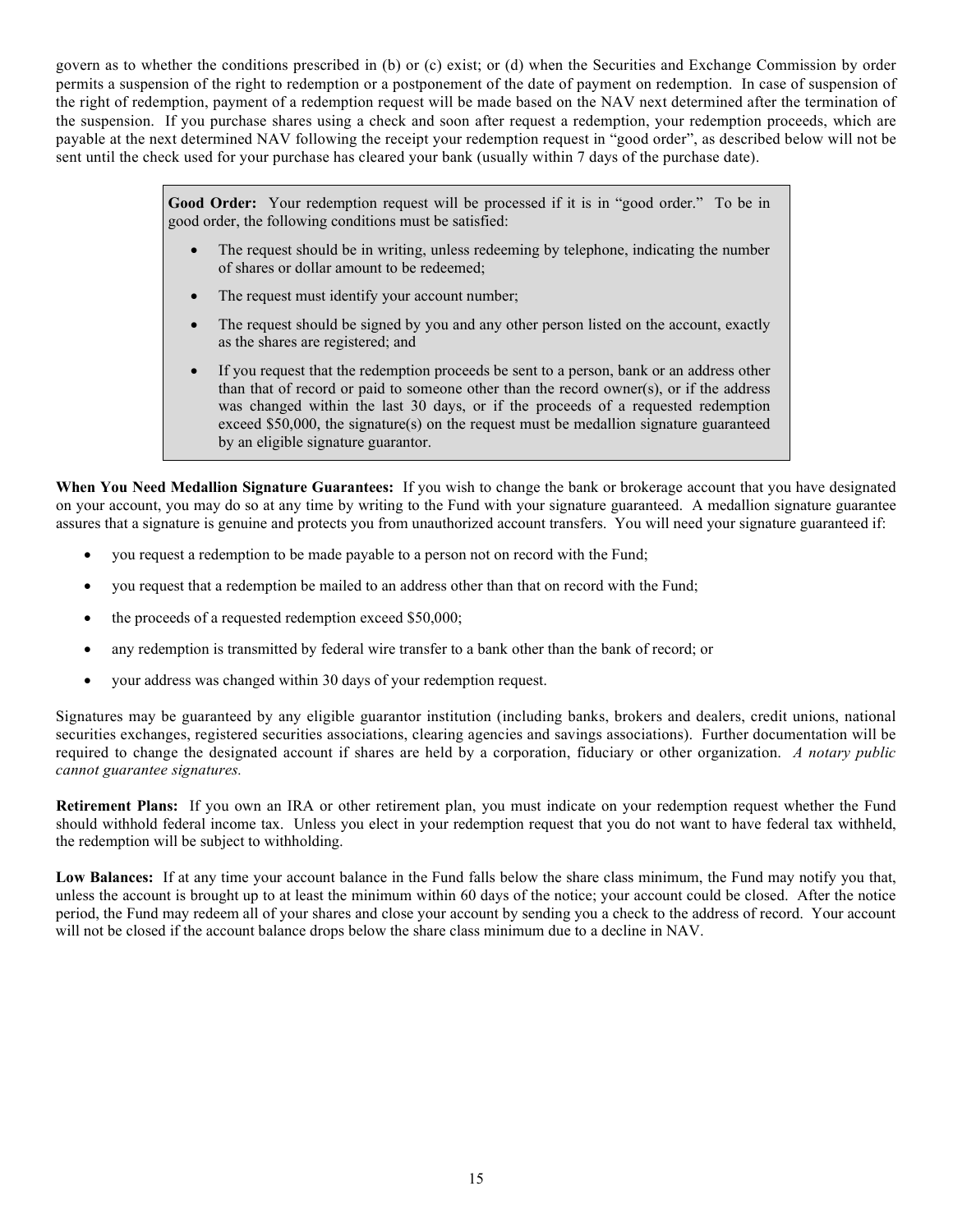### <span id="page-19-0"></span>**FREQUENT PURCHASES AND REDEMPTIONS OF FUND SHARES**

The Fund discourages and does not accommodate market timing. Frequent trading into and out of the Fund can harm all Fund shareholders by disrupting the Fund's investment strategies, increasing Fund expenses, decreasing tax efficiency and diluting the value of shares held by long-term shareholders. The Fund is designed for long-term investors and is not intended for market timing or other disruptive trading activities. Accordingly, the Fund's Board has approved policies that seek to curb these disruptive activities while recognizing that shareholders may have a legitimate need to adjust their Fund investments as their financial needs or circumstances change. The Fund currently uses several methods to reduce the risk of market timing, including committing staff to review, on a continuing basis, recent trading activity in order to identify trading activity that may be contrary to the Fund's "Market Timing Trading Policy", including rejecting or limiting specific purchase requests; rejecting purchase requests from certain investors; and charging a redemption fee.

Though these methods involve judgments that are inherently subjective and involve some selectivity in their application, the Fund seeks to make judgments and applications that are consistent with the interests of the Fund's shareholders. Generally exchange activity is considered excessive if shares of the Fund are exchanged or redeemed within seven calendar days of purchase or exchange activity exceeds 1% of the net asset value of the Fund.

Based on the frequency of redemptions in your account, the adviser or transfer agent may in its sole discretion determine that your trading activity is detrimental to the Fund as described in the Fund's Market Timing Trading Policy and elect to reject or limit the amount, number, frequency or method for requesting future purchases or exchanges into the Fund.

The Fund reserves the right to reject or restrict purchase requests for any reason, particularly when the shareholder's trading activity suggests that the shareholder may be engaged in market timing or other disruptive trading activities. Neither the Fund nor the adviser will be liable for any losses resulting from rejected purchase orders. The Fund may also bar an investor who has violated these policies (and the investor's financial adviser) from opening new accounts with the Fund.

Although the Fund attempts to limit disruptive trading activities, some investors use a variety of strategies to hide their identities and their trading practices. There can be no guarantee that the Fund will be able to identify or limit these activities. The risk also exists that because such methods are inherently subjective, the discretionary application of the Fund's response to potential market timing actions may not be uniformly applied. Omnibus account arrangements are common forms of holding shares of the Fund. While the Fund will encourage financial intermediaries to apply the Fund's Market Timing Trading Policy to their customers who invest indirectly in the Fund, the Fund is limited in its ability to monitor the trading activity or enforce the Fund's Market Timing Trading Policy with respect to customers of financial intermediaries. For example, should it occur, the Fund may not be able to detect market timing that may be facilitated by financial intermediaries or made difficult to identify in the omnibus accounts used by those intermediaries for aggregated purchases, exchanges and redemptions on behalf of all their customers. More specifically, unless the financial intermediaries have the ability to apply the Fund's Market Timing Trading Policy to their customers through such methods as implementing short-term trading limitations or restrictions and monitoring trading activity for what might be market timing, the Fund may not be able to determine whether trading by customers of financial intermediaries is contrary to the Fund's Market Timing Trading Policy. Brokers maintaining omnibus accounts with the Fund have agreed to provide shareholder transaction information to the extent known to the broker to the Fund upon request. If the Fund or its transfer agent or shareholder servicing agent suspects there is market timing activity in the account, the Fund will seek full cooperation from the service provider maintaining the account to identify the underlying participant. At the request of the adviser, the service providers may take immediate action to stop any further short-term trading by such participants.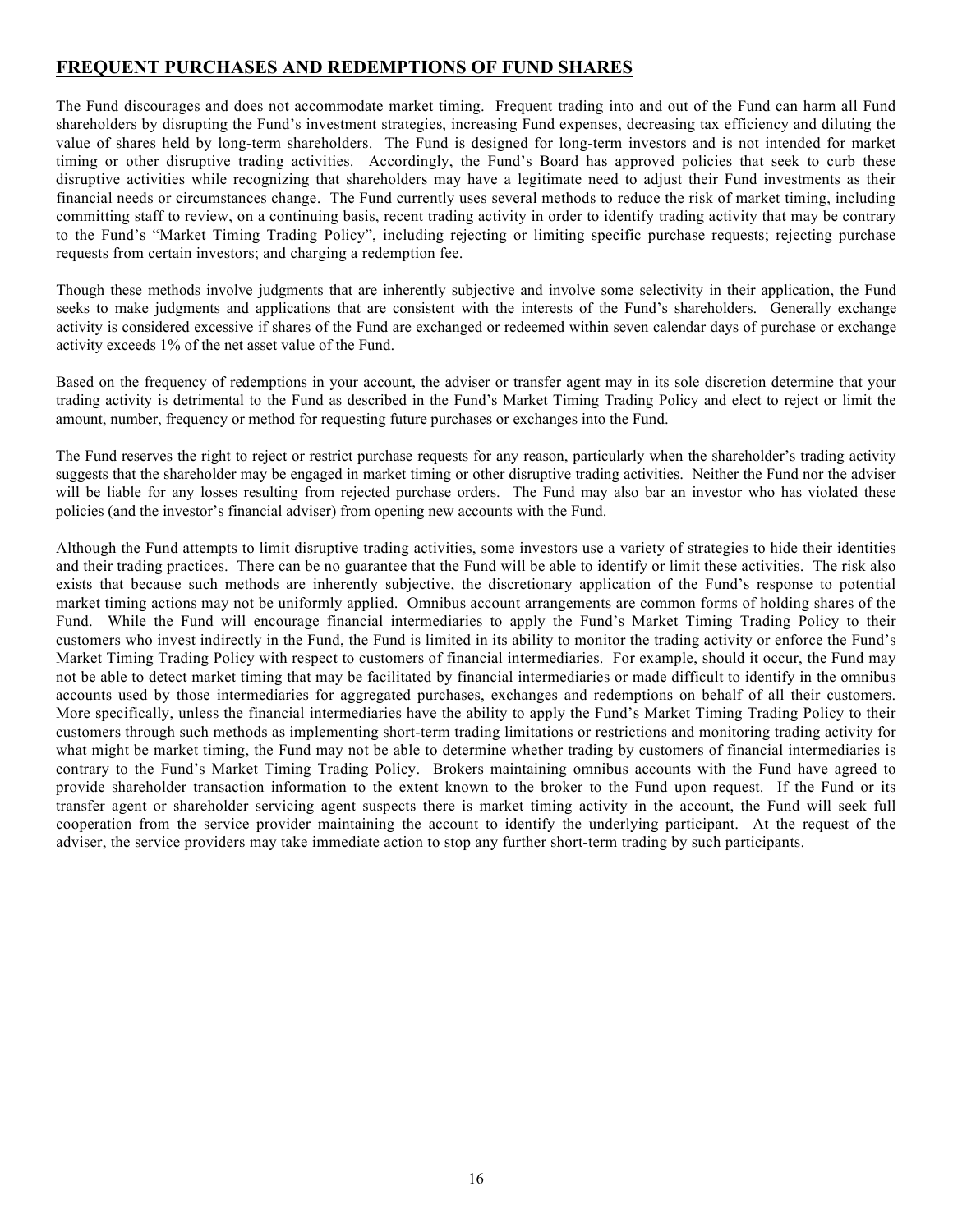### <span id="page-20-0"></span>**TAX STATUS, DIVIDENDS AND DISTRIBUTIONS**

Any sale or exchange of the Fund's shares may generate tax liability (unless you are a tax-exempt investor or your investment is in a qualified retirement account). When you redeem your shares you may realize a taxable gain or loss. This is measured by the difference between the proceeds of the sale and the tax basis for the shares you sold. (To aid in computing your tax basis, you generally should retain your account statements for the period that you hold shares in the Fund.)

The Fund intends to distribute substantially all of its net investment income and net capital gains at least annually. Certain distributions may be deemed a return of capital. All distributions will be reinvested in shares of the Fund unless you elect to receive cash. Dividends from net investment income (including any excess of net short-term capital gain over net long-term capital loss) are taxable to investors as ordinary income, while distributions of net capital gain (the excess of net long-term capital gain over net short-term capital loss) are generally taxable as long-term capital gain, regardless of your holding period for the shares. Any dividends or capital gain distributions you receive from the Fund will normally be taxable to you when made, regardless of whether you reinvest dividends or capital gain distributions or receive them in cash. Certain dividends or distributions declared in October, November or December will be taxed to shareholders as if received in December if they are paid during the following January. Each year the Fund will inform you of the amount and type of your distributions. IRAs and other qualified retirement plans are exempt from federal income taxation until retirement proceeds are paid out to the participant.

#### *Distribution Policy and Goals*

Except during periods of substantial asset growth, the level of distributions (including any return of capital) is not fixed but is expected to be in a range equivalent to 0% to 3% of the Fund's current net asset value per share, expressed as an annual rate. Additionally, the Fund's distribution policy is not designed to generate or guarantee distributions that equal a fixed percentage of the Fund's current net asset value per share.

The Fund generally distributes to shareholders substantially all of its net income (which includes, for example, interest and dividends) as well as substantially all of its net capital gains (that is, long-term capital gains from the sale of portfolio securities and short-term capital gains from both the sale of portfolio securities). In addition, pursuant to its distribution policy, the Fund may make distributions that are treated as a return of capital. Return of capital is the portion of a distribution that is the return of your original investment dollars in the Fund. A return of capital is not taxable to a shareholder unless it exceeds a shareholder's tax basis in the shares.

Returns of capital reduce a shareholder's tax cost (or "tax basis"). Once a shareholder's tax basis is reduced to zero, any further return of capital would be taxable. Shareholders receiving periodic payments from the Fund may be under the impression that they are receiving net profits. However, all or a portion of a distribution may consist of a return of capital (i.e. from your original investment). Shareholders should not assume that the source of a distribution from the Fund is net profit. Shareholders should note that return of capital will reduce the tax basis of their shares and potentially increase the taxable gain, if any, upon disposition of their shares. As required under the 1940 Act, the Fund will provide a notice to shareholders at the time of distribution when such distribution does not consist solely of net income. Additionally, each distribution payment will be accompanied by a written statement which discloses the source or sources of each distribution. The IRS requires you to report these amounts, excluding returns of capital, on your income tax return for the year declared. The Fund will provide disclosures, with each distribution, that estimate the percentages of the current and year-to-date distributions that represent (1) net investment income, (2) qualified dividends, (3) capital gains and (4) return of capital. At the end of the year, the Fund may be required under applicable law to re-characterize distributions made previously during that year among (1) ordinary income, (2) capital gains and (3) return of capital for tax purposes. An additional distribution may be made in December, and other additional distributions may be made with respect to a particular fiscal year in order to comply with applicable law. Distributions declared in December, if paid to shareholders by the end of January, are treated for federal income tax purposes as if received in December.

Your redemptions, including exchanges, may result in a capital gain or loss for federal tax purposes. A capital gain or loss on your investment is the difference between the cost of your shares, including any sales charges, and the amount you receive when you sell them.

On the account application, you will be asked to certify that your social security number or taxpayer identification number is correct and that you are not subject to backup withholding for failing to report income to the IRS. If you are subject to backup withholding or you did not certify your taxpayer identification number, the IRS requires the Fund to withhold a percentage of any dividend, redemption or exchange proceeds. The Fund reserves the right to reject any application that does not include a certified social security or taxpayer identification number. If you do not have a social security number, you should indicate on the purchase form that your application to obtain a number is pending. The Fund is required to withhold taxes if a number is not delivered to the Fund within seven days.

This summary is not intended to be and should not be construed to be legal or tax advice. You should consult your own tax advisers to determine the tax consequences of owning the Fund's shares.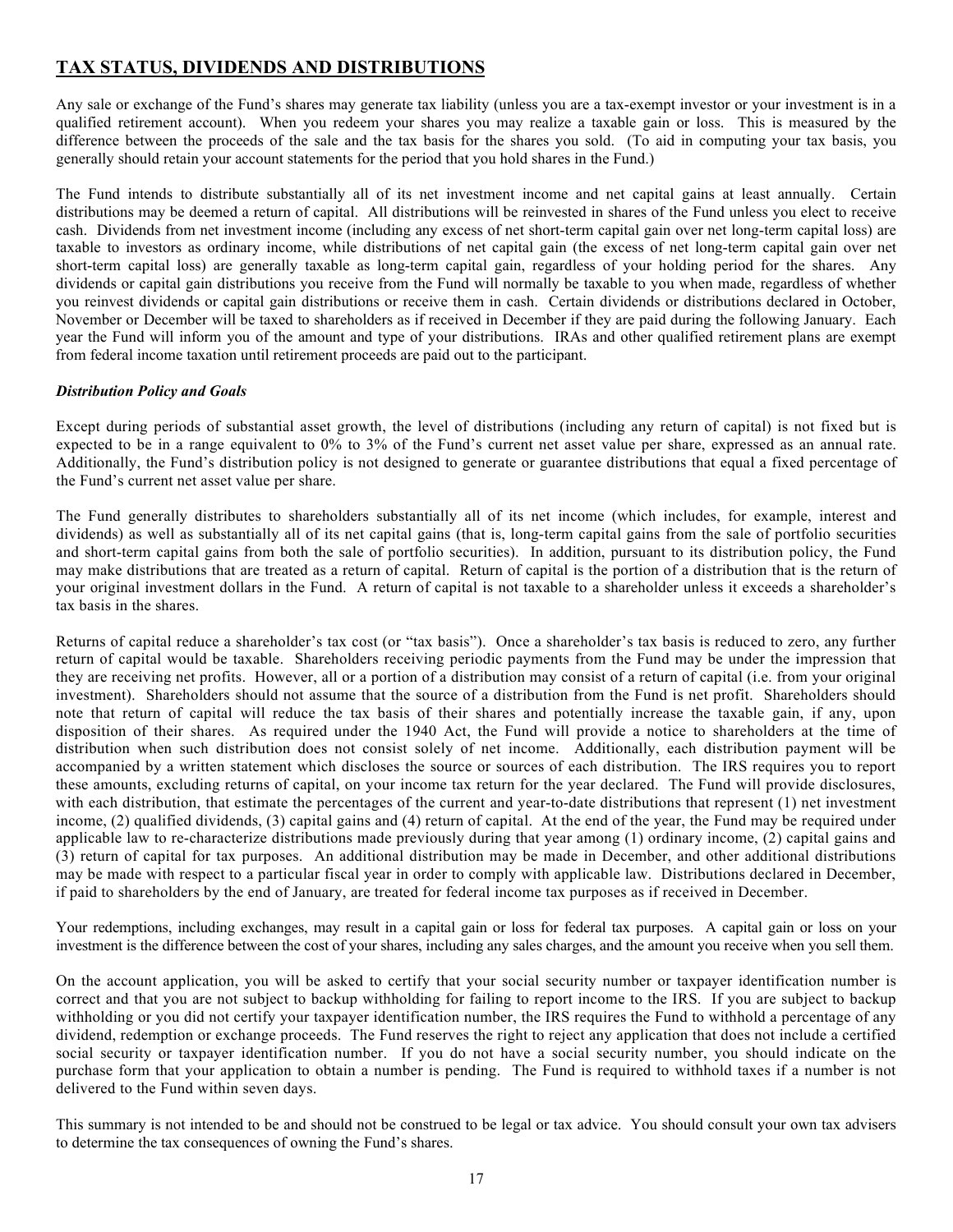### <span id="page-21-0"></span>**DISTRIBUTION OF SHARES**

<span id="page-21-1"></span>**Distributor:** Foreside Distribution Services, L.P., (the "Distributor") located at Three Canal Plaza, Suite 100, Portland, Maine 04101, is the distributor for the shares of the Fund. Distributors is a registered broker-dealer and member of the Financial Industry Regulatory Authority, Inc. ("FINRA"). Shares of the Fund are offered on a continuous basis.

<span id="page-21-2"></span>**Distribution (12b-1) and Shareholder Servicing Fees:** The Trust, with respect to the Fund, has adopted the Trust's Master Distribution and Shareholder Servicing Plan ("12b-1 Plan" or "Plan") for Class A shares, pursuant to which the Fund may pay the Fund's distributor an annual fee for distribution and shareholder servicing expenses of 0.25% of the Fund's average daily net assets attributable to Class A shares.

The Distributor and other entities are paid under the Plan for services provided and the expenses borne by the distributor and others in the distribution of Fund shares, including the payment of commissions for sales of the shares and incentive compensation to and expenses of dealers and others who engage in or support distribution of shares or who service shareholder accounts, including overhead and telephone expenses; printing and distribution of prospectuses and reports used in connection with the offering of the Fund's shares to other than current shareholders; and preparation, printing and distribution of sales literature and advertising materials. In addition, the distributor or other entities may utilize fees paid pursuant to the Plan to compensate dealers or other entities for their opportunity costs in advancing such amounts, which compensation would be in the form of a carrying charge on any un-reimbursed expenses.

You should be aware that if you hold your shares for a substantial period of time, you may indirectly pay more than the economic equivalent of the maximum front-end sales charge allowed by the Financial Industry Regulatory Authority due to the recurring nature of distribution (12b-1) fees.

<span id="page-21-3"></span>**Additional Compensation to Financial Intermediaries:** The Distributor, the adviser and each of their affiliates, or other Fund affiliates may each, at its own expense and out of its own assets including its legitimate profits from Fund-related activities, provide additional cash payments, travel or other expense reimbursements to financial intermediaries who sell shares of the Fund or assist in the marketing of the Fund, including placement agents and marketing specialists. Financial intermediaries include brokers, financial planners, banks, insurance companies, retirement or 401(k) plan administrators and others. These payments may be in addition to the Rule 12b-1 fees and any sales charges that are disclosed elsewhere in this Prospectus. These payments are generally made to financial intermediaries that provide shareholder or administrative services, or marketing support. Marketing support may include access to sales meetings, conference sponsorships, costs or expenses of attending adviser-sponsored due diligence conferences, sales representatives and financial intermediary management representatives, inclusion of the Fund on a sales list, including a preferred or select sales list, or other sales programs. These payments also may be made as an expense reimbursement in cases where the financial intermediary provides shareholder services to Fund shareholders. The Distributor may, from time to time, provide promotional incentives to certain investment firms. Such incentives may, at the distributor's discretion, be limited to investment firms who allow their individual selling representatives to participate in such additional compensation.

<span id="page-21-4"></span>**Householding:** To reduce expenses, the Fund mails only one copy of a Prospectus and each annual and semi-annual report to those addresses shared by two or more accounts. If you wish to receive individual copies of these documents, please call the Fund at 1-888-868-9501 on days the Fund is open for business or contact your financial institution. The Fund will begin sending you individual copies thirty days after receiving your request.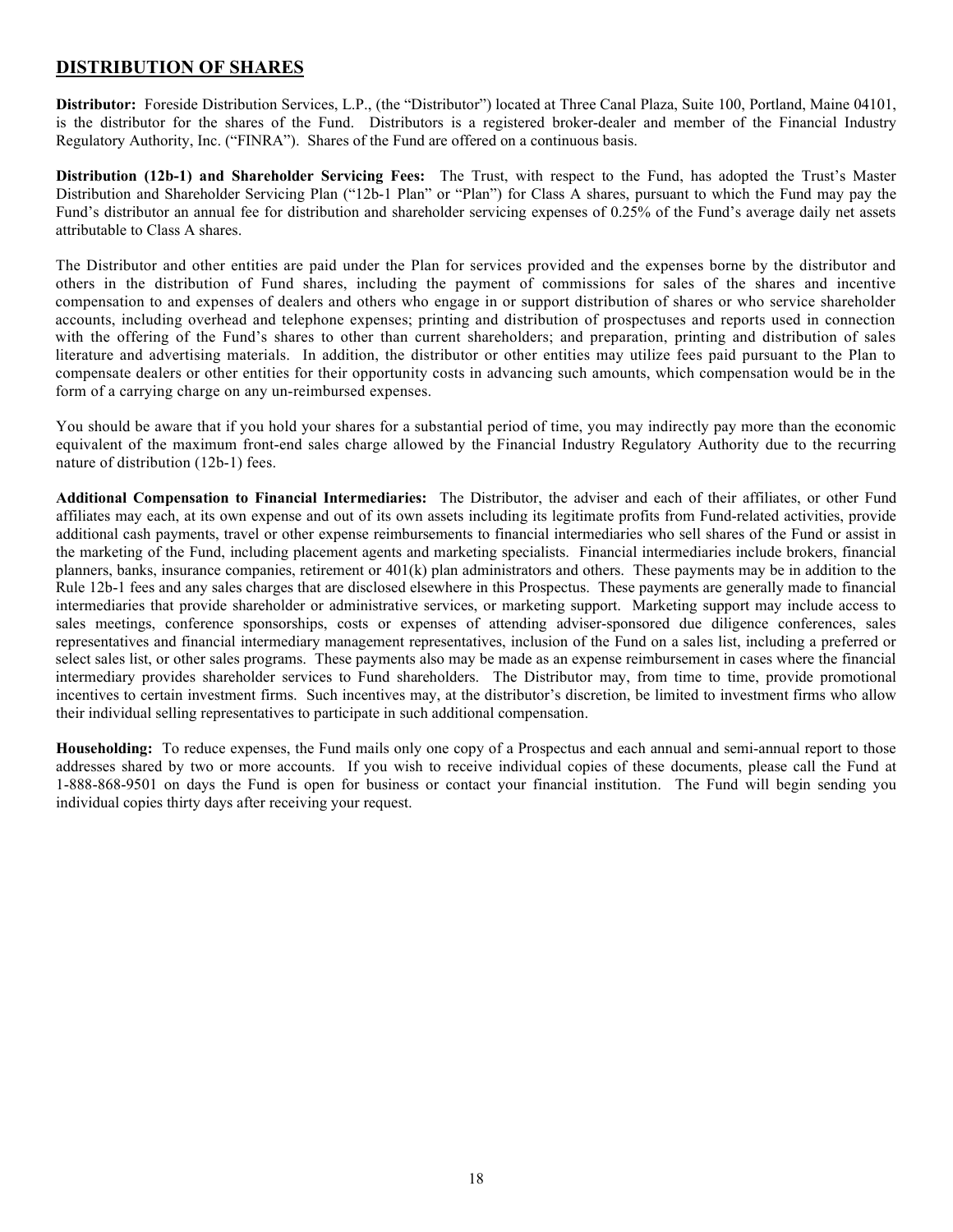### <span id="page-22-0"></span>**FINANCIAL HIGHLIGHTS**

The financial highlights table is intended to help you understand the Fund's financial performance for the period of the Fund's operations. Certain information reflects financial results for a single Fund share. The total returns in the table represent the rate that an investor would have earned (or lost) on an investment in the Fund (assuming reinvestment of all dividends and distributions). This information for the Fund has been derived from the financial statements audited by RSM US LLP, whose report, along with the Fund's financial statements, are included in the Fund's December 31, 2020 annual report, which is available upon request.

Per Share Data and Ratios for a Share of Beneficial Interest Outstanding Throughout each Period

| <b>Class A</b>                                             | <b>Year Ended</b><br>December 31,<br>2020 | <b>Year Ended</b><br>December 31,<br>2019 | <b>Year Ended</b><br>December 31,<br>2018 | <b>Period Ended</b><br>December 31,<br>$2017^{(1)}$ |
|------------------------------------------------------------|-------------------------------------------|-------------------------------------------|-------------------------------------------|-----------------------------------------------------|
| Net asset value, beginning of period                       | 9.35                                      | 9.67                                      | 10.25                                     | 10.00                                               |
| Activity from investment operations:                       |                                           |                                           |                                           |                                                     |
| Net investment $loss^{(2)}$                                | (0.10)                                    | (0.01)                                    | (0.01)                                    | (0.06)                                              |
| Net realized and unrealized gain (loss) on investments     | 0.03                                      | (0.30)                                    | (0.57)                                    | 0.31                                                |
| Total from investment operations                           | (0.07)                                    | (0.31)                                    | (0.58)                                    | 0.25                                                |
| Less distributions from:                                   |                                           |                                           |                                           |                                                     |
| Net investment income                                      |                                           | (0.01)                                    |                                           |                                                     |
| Total distributions                                        |                                           | (0.01)                                    |                                           |                                                     |
| Net asset value, end of period                             | 9.28                                      | 9.35                                      | 9.67                                      | 10.25                                               |
| Total return $(3)$                                         | $(0.75)\%$                                | $(3.17)\%$                                | $(5.66)\%$                                | $2.50\%^{(6)}$                                      |
| Net assets, at end of period (000s)                        | 13,195                                    | 20,968                                    | 4,528                                     | 3,607                                               |
| Ratio of gross expenses to average net assets $(4)(5)$     | 2.42%                                     | 2.07%                                     | $1.59\%$ <sup>(7)</sup>                   | 1.56%                                               |
| Ratio of net expenses to average net assets <sup>(5)</sup> | 1.50%                                     | 1.50%                                     | 1.50%                                     | 1.50%                                               |
| Ratio of net investment loss to average net assets $(5)$   | $(1.06)\%$                                | $(0.06)\%$                                | $(0.12)\%$                                | $(0.67)\%$                                          |
| Portfolio Turnover Rate                                    | $0\%$                                     | $0\%$                                     | $0\%$                                     | $0\%^{(6)}$                                         |

(1) The Princeton Long/Short Treasury Fund Class A shares commenced operations on February 1, 2017.

(2) Per share amounts calculated using the average shares method, which more appropriately presents the per share data for the period.

(3) Total returns shown assume changes in share price and reinvestment of dividends and capital gain distributions. Had the Adviser not waived a portion of its fees, total returns would have been lower.

(4) Represents the ratio of expenses to average net assets absent fee waivers and/or expense reimbursements by the Adviser.

(5) Annualized for periods less than one full year.

(6) Not annualized.

(7) The ratio presented is adjusted for 12b-1 fee class allocations and is based upon the expected expense level for the class provided in the Fund's prospectus.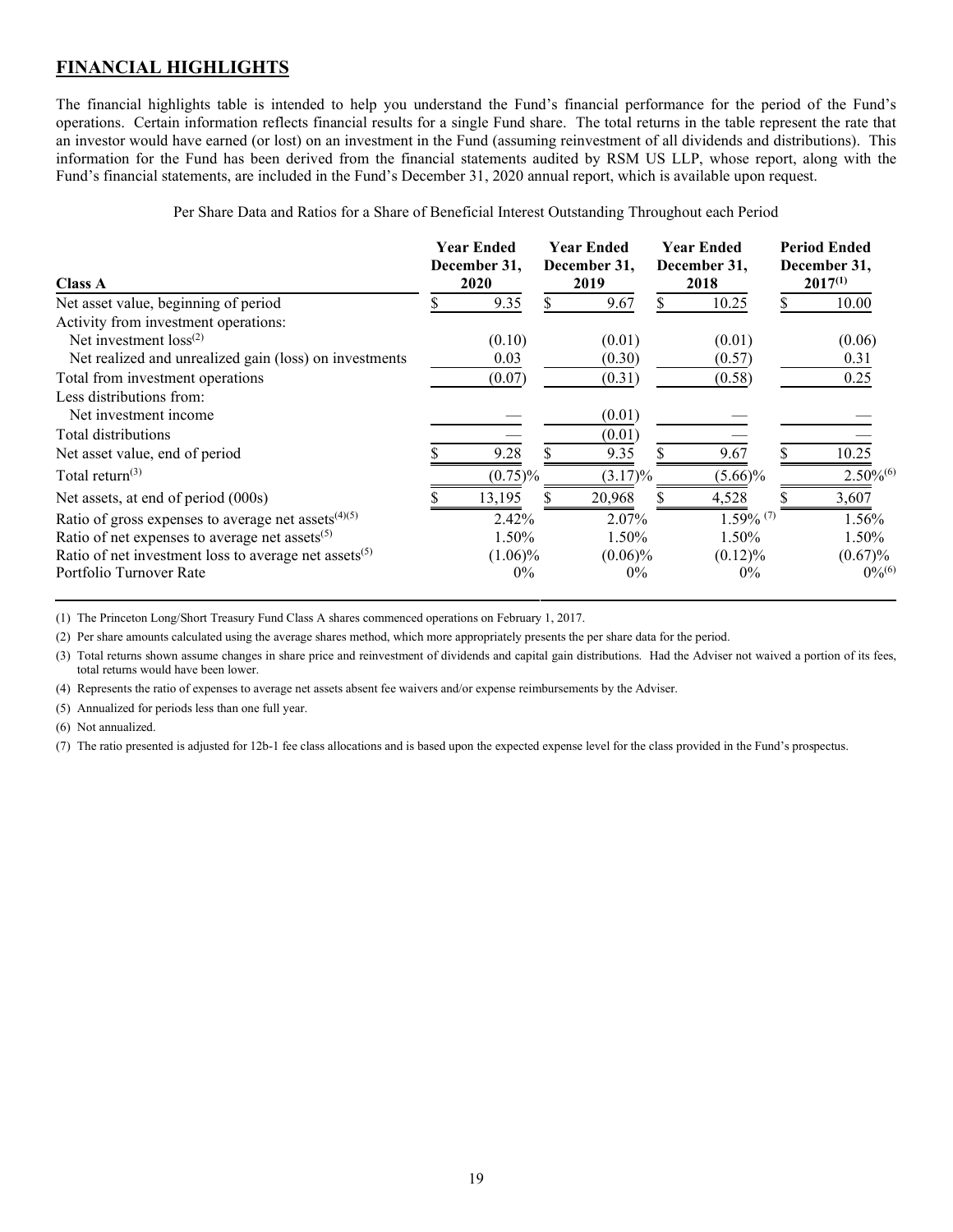#### Per Share Data and Ratios for a Share of Beneficial Interest Outstanding Throughout each Period

| <b>Class I</b>                                                                        | <b>Year Ended</b><br>December 31,<br>2020 | <b>Year Ended</b><br>December 31,<br>2019 | <b>Year Ended</b><br>December 31,<br>2018 | <b>Period Ended</b><br>December 31,<br>$2017^{(1)}$ |  |
|---------------------------------------------------------------------------------------|-------------------------------------------|-------------------------------------------|-------------------------------------------|-----------------------------------------------------|--|
| Net asset value, beginning of period                                                  | 9.42                                      | 9.72                                      | 10.29                                     | 10.00                                               |  |
| Activity from investment operations:                                                  |                                           |                                           |                                           |                                                     |  |
| Net investment income $(\text{loss})^{(2)}$                                           | (0.08)                                    | 0.05                                      | 0.00(7)                                   | (0.05)                                              |  |
| Net realized and unrealized gain (loss)                                               |                                           |                                           |                                           |                                                     |  |
| on investments                                                                        | 0.04                                      | (0.32)                                    | (0.56)                                    | 0.34                                                |  |
| Total from investment operations                                                      | (0.04)                                    | (0.27)                                    | (0.56)                                    | 0.29                                                |  |
| Less distributions from:                                                              |                                           |                                           |                                           |                                                     |  |
| Net investment income                                                                 |                                           | (0.03)                                    | (0.01)                                    |                                                     |  |
| Total distributions                                                                   |                                           | (0.03)                                    | (0.01)                                    |                                                     |  |
| Net asset value, end of period                                                        | 9.38                                      | 9.42                                      | 9.72                                      | 10.29                                               |  |
| Total return $(3)$                                                                    | $(0.42)\%$                                | $(2.82)\%$                                | $(5.40)\%$                                | $2.90\%^{(6)}$                                      |  |
| Net assets, at end of period (000s)                                                   | 843                                       | 2,119                                     | 11,118                                    | 174,635                                             |  |
| Ratio of gross expenses to<br>average net assets $(4)(5)$<br>Ratio of net expenses to | 2.17%                                     | 2.32%                                     | 1.34%                                     | 1.31%                                               |  |
| average net assets $(5)$                                                              | 1.25%                                     | 1.25%                                     | 1.25%                                     | 1.25%                                               |  |
| Ratio of net investment income (loss) to<br>average net assets <sup>(5)</sup>         | $(0.78)\%$                                | $0.44\%$                                  | $0.02\%$                                  | $(0.51)\%$                                          |  |
| Portfolio Turnover Rate                                                               | $0\%$                                     | $0\%$                                     | $0\%$                                     | $0\%^{(6)}$                                         |  |

(1) The Princeton Long/Short Treasury Fund Class I shares commenced operations on February 1, 2017.

(2) Per share amounts calculated using the average shares method, which more appropriately presents the per share data for the period.

(3) Total returns shown assume changes in share price and reinvestment of dividends and capital gain distributions. Had the Adviser not waived a portion of its fees, total returns would have been lower.

(4) Represents the ratio of expenses to average net assets absent fee waivers and/or expense reimbursements by the Adviser.

(5) Annualized for periods less than one full year.

(6) Not annualized.

(7) Amount represents less than \$0.005 per share.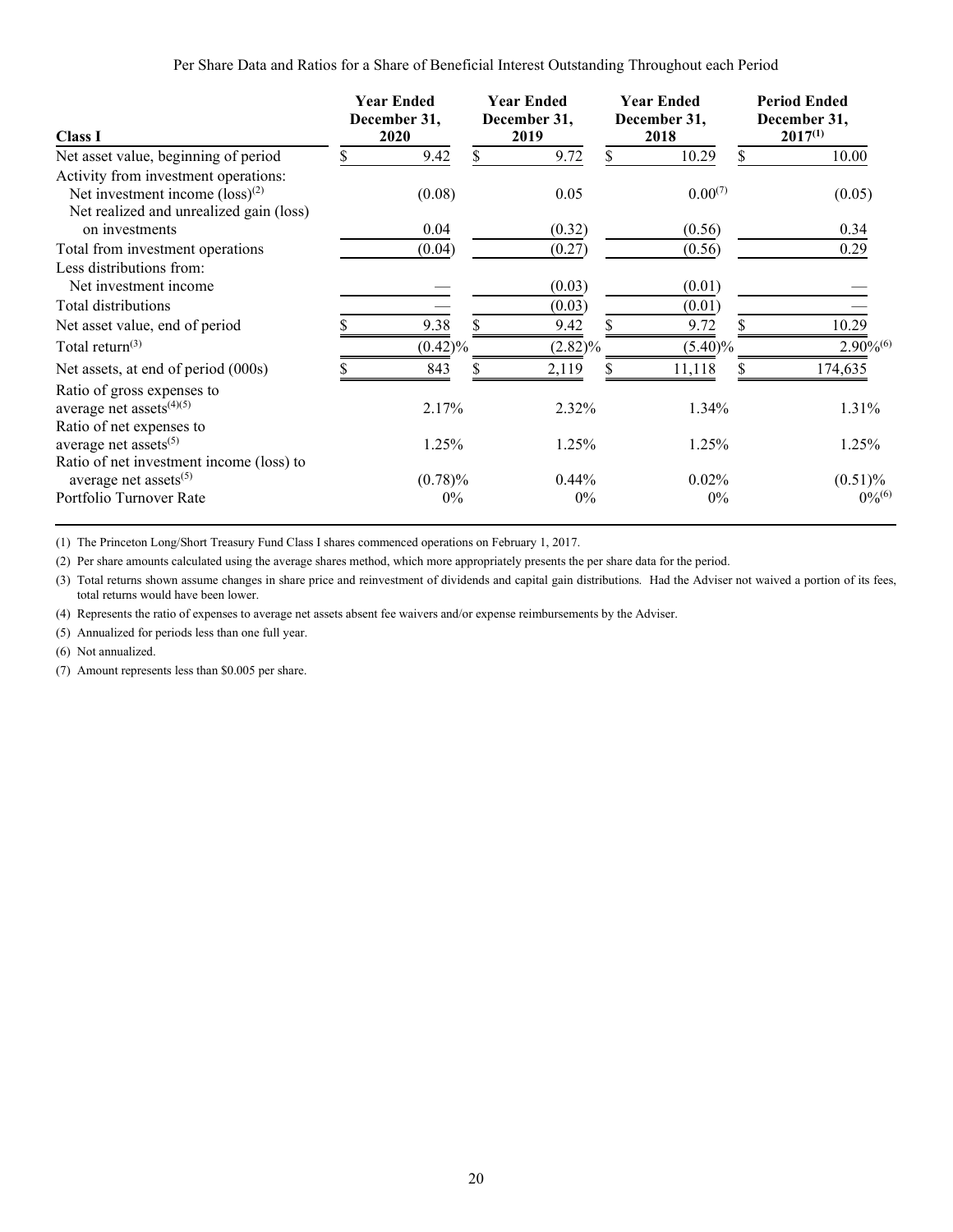The Fund is not sponsored, endorsed, sold or promoted by ProfitScore Capital Management, Inc. ("Licensor"). ProfitScore is the manager of the commodity pool upon which returns of the option in which the Fund has invested are based. ProfitScore receives a management fee of 2.00% of the commodity pool's assets. Licensor makes no representation or warranty, express or implied, to the shareholders of the Fund or any member of the public regarding the advisability of trading in the Fund. Licensor's only relationship to Princeton Fund Advisors, LLC ("Licensee") is the licensing of certain trademarks and trade names of Licensor and of the ProfitScore Long/Short Treasury Index, which is determined, composed and calculated by Licensor without regard to Licensee or the Fund. Licensor has no obligation to take the needs of Licensee or the investors of the Fund into consideration in determining, composing or calculating ProfitScore Long/Short Treasury Index, Licensor is not responsible for and has not participated in the determination of the timing of, prices at, or quantities of the Fund to be listed or in the determination or calculation of the equation by which the Fund is to be converted into cash. Licensor has no obligation or liability in connection with the administration, marketing or actual investing of the Fund.

LICENSOR DOES NOT GUARANTEE OR MAKE ANY REPRESENTATION OR WARRANTY AS TO THE ACCURACY AND/OR THE COMPLETENESS OF THE PROFITSCORE LONG/SHORT TREASURY INDEX OR ANY DATA INCLUDED THEREIN AND LICENSOR SHALL HAVE NO LIABILITY FOR ANY ERRORS, OMISSIONS OR INTERRUPTIONS THEREIN. THE INDEX, ANY DATA CONTAINED THEREIN AND ANY OTHER DATA OR INFORMATION SUPPLIED BY LICENSOR IS PROVIDED ON AN "AS IS" BASIS. LICENSOR MAKES NO WARRANTY, EXPRESS OR IMPLIED, AS TO RESULTS TO BE OBTAINED BY LICENSEE, OWNERS OF THE FUND, OR ANY OTHER PERSON OR ENTITY FROM THE USE OF THE PROFITSCORE LONG/SHORT TREASURY INDEX OR ANY DATA INCLUDED THEREIN. LICENSOR MAKES NO EXPRESS OR IMPLIED WARRANTIES, AND EXPRESSLY DISCLAIMS ALL WARRANTIES OF MERCHANTABILITY, NON-INFRINGEMENT OR FITNESS FOR A PARTICULAR PURPOSE OR USE WITH RESPECT TO THE LONG/SHORT US TREASURIES INDEX OR ANY DATA INCLUDED THEREIN, OR ANY WARRANTIES WITH RESPECT TO THE TIMELINESS, SEQUENCE, ACCURACY, COMPLETENESS, CURRENTNESS OR QUALITY OF THE INDEX, ANY DATA CONTAINED THEREIN OR ANY DATA OR INFORMATION SUPPLIED BY LICENSOR. LICENSOR SHALL NOT BE RESPONSIBLE FOR ANY MISDELIVERY OF ANY DATA RELATED TO OR ASSOCIATED WITH THE INDEX OR ANY DATA CONTAINED THEREIN. WITHOUT LIMITING ANY OF THE FOREGOING, IN NO EVENT SHALL LICENSOR HAVE ANY LIABILITY FOR ANY LOST PROFITS OR INDIRECT, PUNITIVE, SPECIAL OR CONSEQUENTIAL DAMAGES (INCLUDING LOST PROFITS), EVEN IF NOTIFIED OF THE POSSIBILITY OF SUCH DAMAGES. LICENSOR AND ITS RESPECTIVE AFFILIATES AND EACH OF THEIR RESPECTIVE OFFICERS, DIRECTORS, EMPLOYEES, AGENTS AND SOURCES SHALL NOT BE LIABLE TO LICENSEE OR ANY THIRD PARTY FOR ANY LOSS OR DAMAGE, DIRECT, INDIRECT OR CONSEQUENTIAL, ARISING FROM (A) ANY INACCURACY OR INCOMPLETENESS IN, OR DELAYS, INTERRUPTIONS, ERRORS OR OMISSIONS IN THE DELIVERY OF THE INDEX OR ANY DATA CONTAINED THEREIN, OR (B) ANY DECISION MADE OR ACTION TAKEN BY LICENSEE OR ANY THIRD PARTY IN RELIANCE UPON THE FUND, INDEX OR ANY DATA CONTAINED THEREIN. THERE ARE NO THIRD PARTY BENEFICIARIES OF ANY AGREEMENTS OR ARRANGEMENTS BETWEEN LICENSOR AND LICENSEE.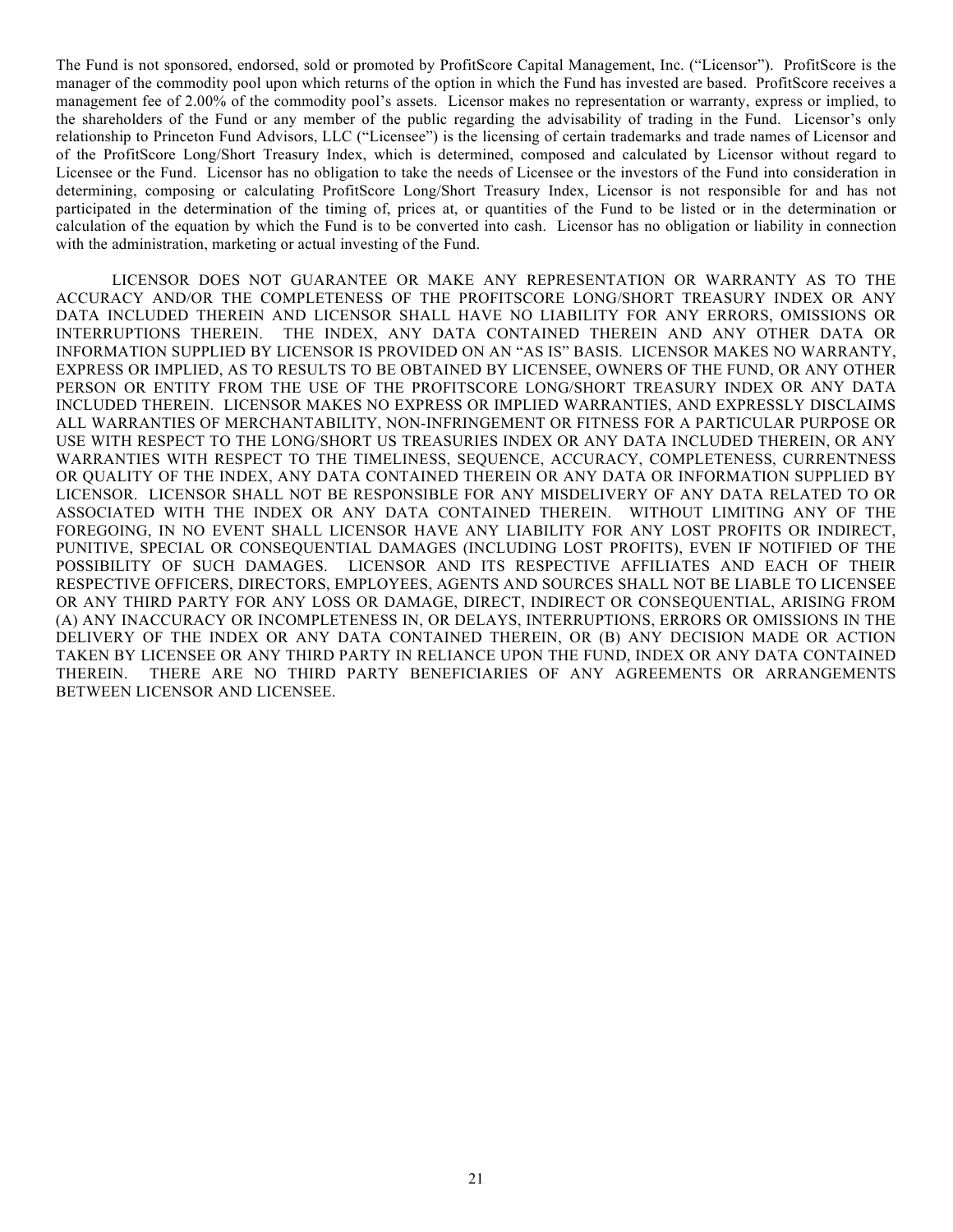### <span id="page-25-0"></span>**PRIVACY NOTICE**

#### **Rev. February 2014**

#### **FACTS WHAT DOES NORTHERN LIGHTS FUND TRUST DO WITH YOUR PERSONAL INFORMATION?**

- **Why?** Financial companies choose how they share your personal information. Federal law gives consumers the right to limit some but not all sharing. Federal law also requires us to tell you how we collect, share, and protect your personal information. Please read this notice carefully to understand what we do.
- **What?** The types of personal information we collect and share depend on the product or service you have with us. This information can include:
	- Social Security number Purchase History
	-
	- Retirement Assets **Account Transactions** Account Transactions
	-
	- Checking Account Information
- 
- **Assets** Assets **Account Balances** 
	-
- Transaction History Wire Transfer Instructions

When you are *no longer* our customer, we continue to share your information as described in this notice.

**How?** All financial companies need to share customers' personal information to run their everyday business. In the section below, we list the reasons financial companies can share their customers' personal information; the reasons Northern Lights Fund Trust chooses to share; and whether you can limit this sharing.

| Reasons we can share<br>your personal information                                                                                                                                           | <b>Does Northern Lights</b><br><b>Fund Trust share?</b> | Can you limit<br>this sharing? |
|---------------------------------------------------------------------------------------------------------------------------------------------------------------------------------------------|---------------------------------------------------------|--------------------------------|
| For our everyday business purposes -<br>such as to process your transactions, maintain your account(s),<br>respond to court orders and legal investigations, or report to<br>credit bureaus | Yes                                                     | N <sub>0</sub>                 |
| For our marketing purposes -<br>to offer our products and services to you                                                                                                                   | N <sub>0</sub>                                          | We don't share                 |
| For joint marketing with other financial companies                                                                                                                                          | N <sub>o</sub>                                          | We don't share                 |
| For our affiliates' everyday business purposes -<br>information about your transactions and experiences                                                                                     | N <sub>o</sub>                                          | We don't share                 |
| For our affiliates' everyday business purposes -<br>information about your creditworthiness                                                                                                 | N <sub>0</sub>                                          | We don't share                 |
| For nonaffiliates to market to you                                                                                                                                                          | No                                                      | We don't share                 |

**Questions?** Call **(631) 490-4300**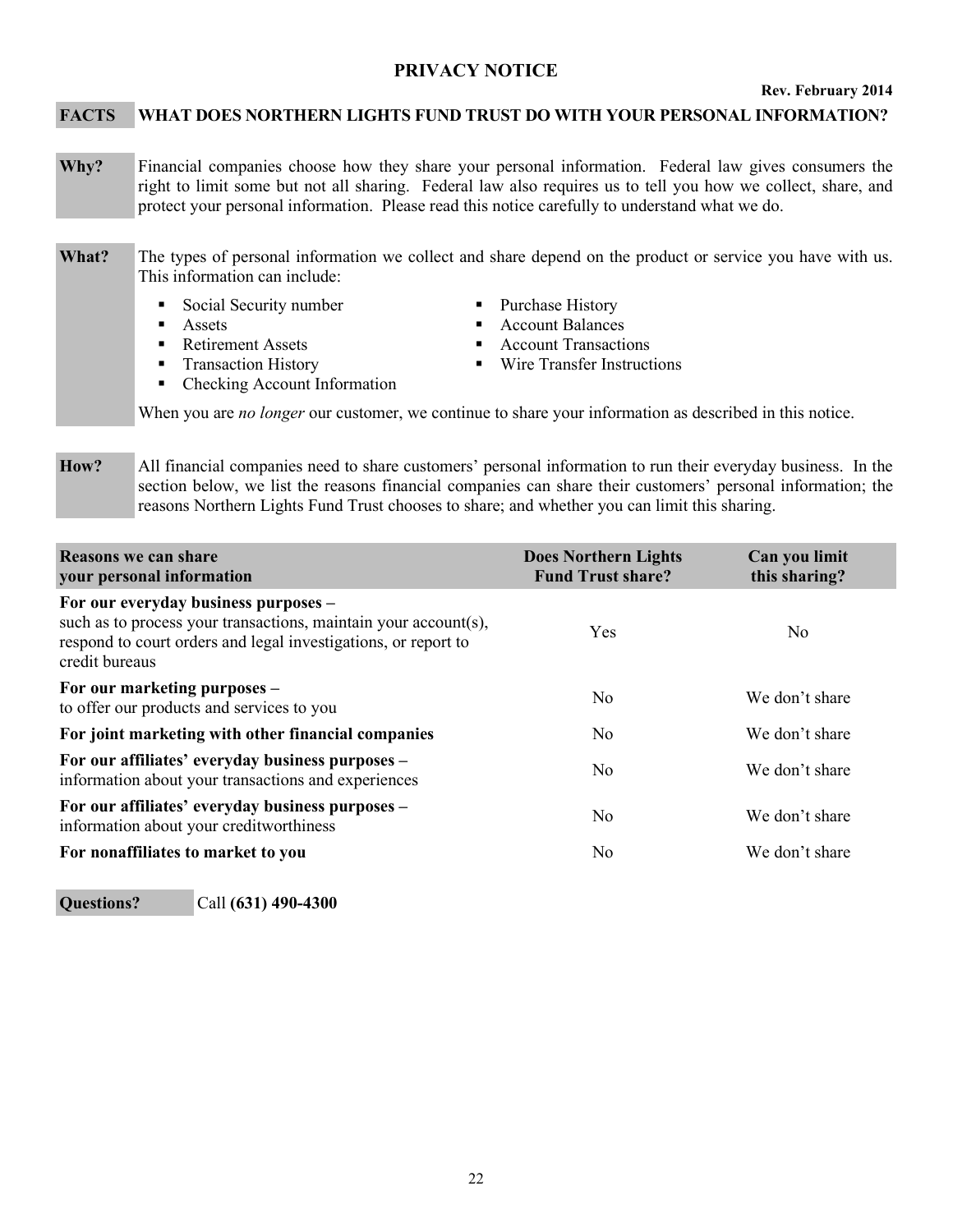### **Who we are**

### **Who is providing this notice?** Northern Lights Fund Trust

| What we do                                                                               |                                                                                                                                                                                                                                                                                                                                                                                                                            |  |  |  |
|------------------------------------------------------------------------------------------|----------------------------------------------------------------------------------------------------------------------------------------------------------------------------------------------------------------------------------------------------------------------------------------------------------------------------------------------------------------------------------------------------------------------------|--|--|--|
| <b>How does Northern Lights</b><br><b>Fund Trust protect my</b><br>personal information? | To protect your personal information from unauthorized access and use, we use security<br>measures that comply with federal law. These measures include computer safeguards and<br>secured files and buildings.                                                                                                                                                                                                            |  |  |  |
|                                                                                          | Our service providers are held accountable for adhering to strict policies and procedures<br>to prevent any misuse of your nonpublic personal information.                                                                                                                                                                                                                                                                 |  |  |  |
| <b>How does Northern Lights</b><br><b>Fund Trust collect my</b><br>personal information? | We collect your personal information, for example, when you<br>• Open an account<br>• Provide account information<br>• Give us your contact information<br>• Make deposits or withdrawals from your account<br>• Make a wire transfer<br>• Tell us where to send the money<br>• Tells us who receives the money<br>• Show your government-issued ID<br>• Show your driver's license                                        |  |  |  |
| Why can't I limit<br>all sharing?                                                        | We also collect your personal information from other companies.<br>Federal law gives you the right to limit only<br>• Sharing for affiliates' everyday business purposes – information about<br>your creditworthiness<br>• Affiliates from using your information to market to you<br>• Sharing for nonaffiliates to market to you<br>State laws and individual companies may give you additional rights to limit sharing. |  |  |  |
| <b>Definitions</b>                                                                       |                                                                                                                                                                                                                                                                                                                                                                                                                            |  |  |  |
| <b>Affiliates</b>                                                                        | Companies related by common ownership or control. They can be financial and<br>nonfinancial companies.<br>• Northern Lights Fund Trust doesn't share with our affiliates.                                                                                                                                                                                                                                                  |  |  |  |
| <b>Nonaffiliates</b>                                                                     | Companies not related by common ownership or control. They can be financial and<br>nonfinancial companies.<br>• Northern Lights Fund Trust does not share with nonaffiliates so they can market<br>to you.                                                                                                                                                                                                                 |  |  |  |
| <b>Joint marketing</b>                                                                   | A formal agreement between nonaffiliated financial companies that together market<br>financial products or services to you.<br>• Northern Lights Fund Trust doesn't jointly market.                                                                                                                                                                                                                                        |  |  |  |